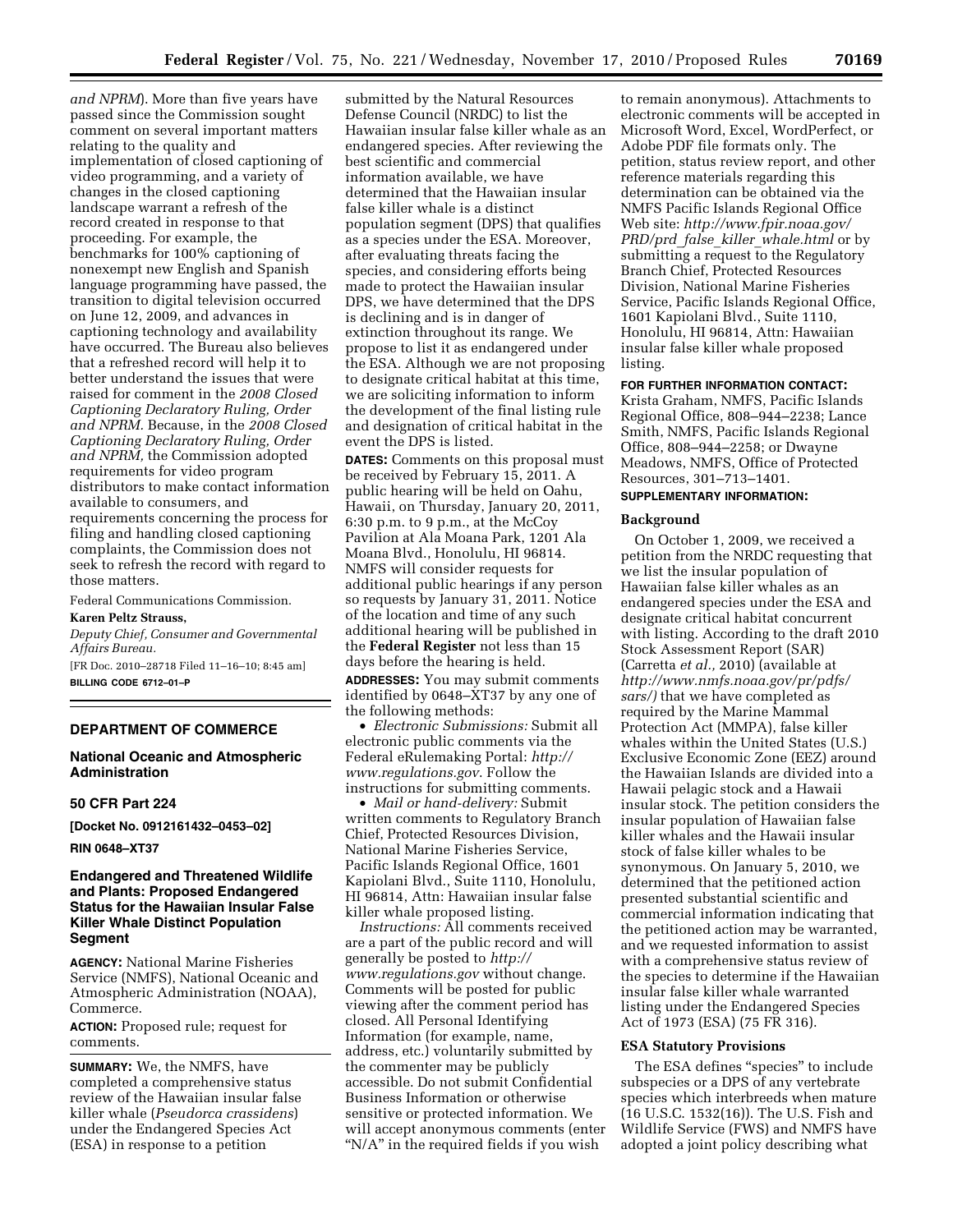constitutes a DPS of a taxonomic species (61 FR 4722). The joint DPS policy identifies two criteria for making DPS determinations: (1) The population must be discrete in relation to the remainder of the taxon (species or subspecies) to which it belongs; and (2) the population must be significant to the remainder of the taxon to which it belongs.

A population segment of a vertebrate species may be considered discrete if it satisfies either one of the following conditions: (1) ''It is markedly separated from other populations of the same taxon as a consequence of physical, physiological, ecological, or behavioral factors. Quantitative measures of genetic or morphological discontinuity may provide evidence of this separation''; or  $(2)$  "it is delimited by international governmental boundaries within which differences in control of exploitation, management of habitat, conservation status, or regulatory mechanisms exist that are significant in light of section  $4(a)(1)(D)$ <sup>"</sup> of the ESA.

If a population segment is found to be discrete under one or both of the above conditions, its biological and ecological significance to the taxon to which it belongs is evaluated. Considerations under the significance criterion may include, but are not limited to: (1) ''Persistence of the discrete population segment in an ecological setting unusual or unique for the taxon; (2) evidence that the loss of the discrete population segment would result in a significant gap in the range of a taxon;  $(3)$  evidence that the discrete population segment represents the only surviving natural occurrence of a taxon that may be more abundant elsewhere as an introduced population outside its historic range; and (4) evidence that the discrete population segment differs markedly from other populations of the species in its genetic characteristics.''

The ESA defines an ''endangered species'' as one that is in danger of extinction throughout all or a significant portion of its range, and a ''threatened species'' as one that is likely to become an endangered species in the foreseeable future throughout all or a significant portion of its range (16 U.S.C. 1532 (6) and (20)). The statute requires us to determine whether any species is endangered or threatened because of any of the following factors: (1) The present or threatened destruction, modification, or curtailment of its habitat or range; (2) overexploitation for commercial, recreational, scientific, or educational purposes; (3) disease or predation; (4) the inadequacy of existing regulatory mechanisms; or (5) other natural or manmade factors affecting its continued existence (16 U.S.C. 1533).

We are to make this determination based solely on the best available scientific and commercial information after conducting a review of the status of the species and taking into account any efforts being made by states or foreign governments to protect the species.

When evaluating conservation efforts not yet implemented or implemented for only a short period of time to determine whether they are likely to negate the need to list the species, we use the criteria outlined in the joint NMFS and FWS Policy for Evaluating Conservation Efforts When Making Listing Decisions (PECE policy; 68 FR 15100).

# **Status Review and Approach of the BRT**

To conduct the comprehensive status review of the Hawaiian insular population of the false killer whale, we formed a Biological Review Team (BRT) comprised of eight federal scientists from our Northwest, Southwest, Alaska, and Pacific Islands Fisheries Science Centers. We asked the BRT to review the best available scientific and commercial information to determine whether the Hawaiian insular false killer whale warrants delineation into a DPS, using the criteria in the joint DPS policy. We asked the BRT to then assess the level of extinction risk facing the species at the DPS level, describing its confidence that the DPS is at high risk, medium risk, or low risk of extinction. The BRT defined the level of risk based on thresholds that have been used to assess other marine mammal species, and consistent with the criteria used by the International Union for the Conservation of Nature (IUCN) Red List of Threatened Species (IUCN, 2001). In evaluating the extinction risk, we asked the BRT to describe the threats facing the species, according to the statutory factors listed under section 4(a)(1) of the ESA, and qualitatively assess the severity, geographic scope, and level of certainty of each threat (Oleson *et al.,*  2010).

In compiling the best available information, making a DPS determination, and evaluating the status of the DPS, the BRT considered a variety of scientific information from the literature, unpublished documents, and direct communications with researchers working on false killer whales, as well as technical information submitted to NMFS. The BRT formally reviewed all information not previously peerreviewed, and only that information found to meet the standard of best available science was considered further. Analyses conducted by

individual BRT members were subjected to independent peer review, as required by the Office of Management and Budget Peer Review and Bulletin and under the 1994 joint NMFS/FWS peer review policy for ESA activities (59 FR 34270), prior to incorporation into the status review report.

The BRT acknowledged that considerable levels of uncertainty are present for all aspects of the Hawaiian insular false killer whale's biology, abundance, trends in abundance, and threats. Such uncertainties are expected for an uncommon species that is primarily found in the open ocean where research is expensive and knowledge is consequently poor. The BRT decided to treat the uncertainty explicitly by defining where it exists and using a point system to weigh various plausible scenarios, taking into account all of the best available data on false killer whales, but also considering information on other similar toothed whales. The BRT's objectives in taking this approach were to make the process of arriving at conclusions detailed in the status review report as transparent as possible and to provide assurance that the BRT was basing its conclusions on a common understanding of the evidence. Details of this approach can be found in Appendix A of the status review report.

The report of the BRT deliberations (Oleson *et al.,* 2010) (hereafter ''status review report'') thoroughly describes Hawaiian false killer whale biology, ecology, and habitat, provides input on the DPS determination, and assesses past, present, and future potential risk factors, and overall extinction risk. The key background information and findings of the status review report are summarized below.

### **Biology and Life History of False Killer Whales**

The following section presents biology and life history information gathered from throughout the range of false killer whales. A later section focuses on information specific to the Hawaiian insular false killer whale.

#### *Description*

The false killer whale, *Pseudorca crassidens* (Owen, 1846) is a member of the family Delphinidae, and no subspecies have been identified. The species is a slender, large delphinid, with maximum reported sizes of 610 cm for males (Leatherwood and Reeves, 1983) and 506 cm for females (Perrin and Reilly, 1984). Length at birth has been reported to range from 160–190 cm, and length at sexual maturity is 334 through 427 cm in females and 396–457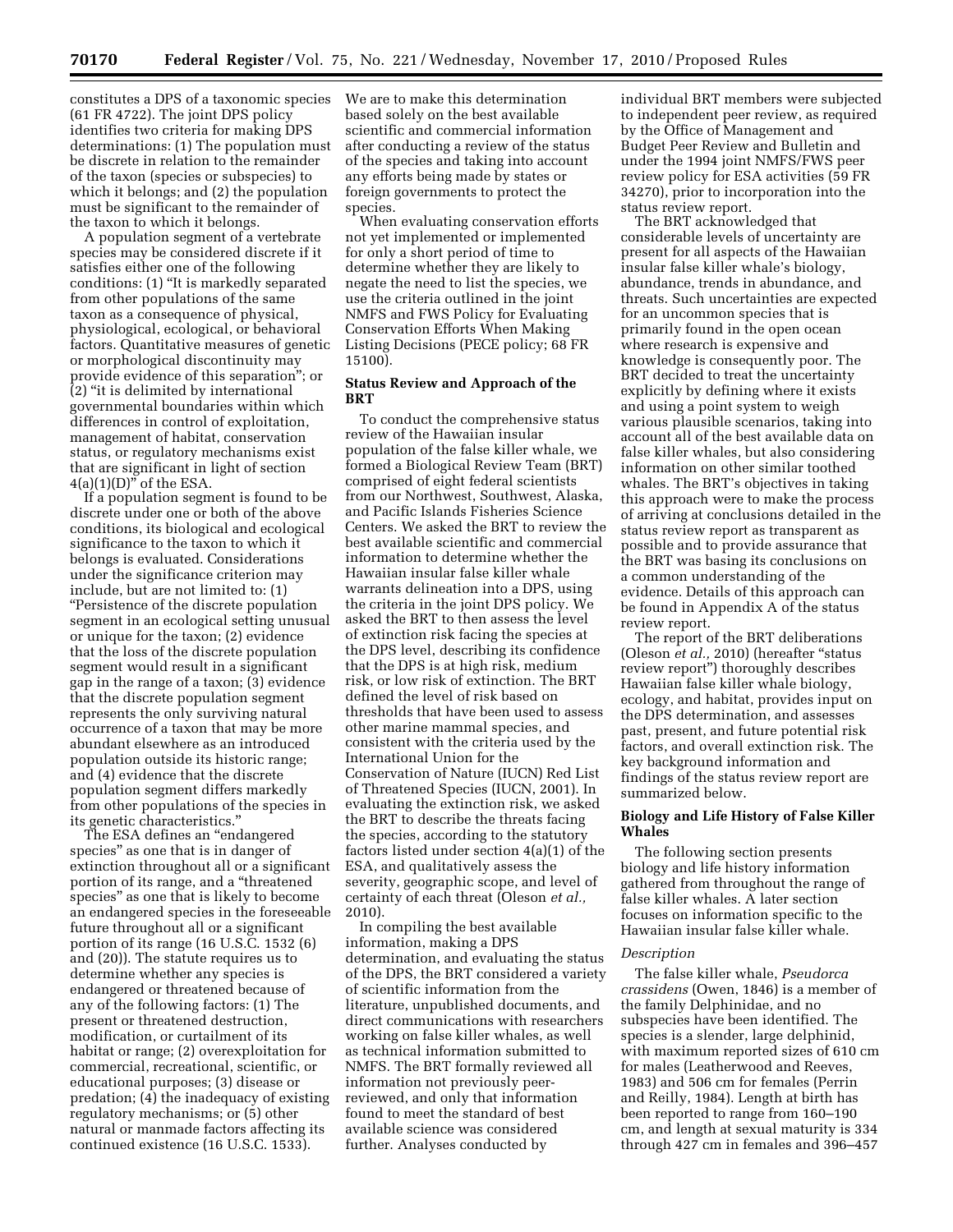cm in males (Stacey *et al.,* 1994; Odell and McClune, 1999). Estimated age at sexual maturity is about 8 to 11 years for females, while males may mature 8 to 10 years later (Kasuya, 1986). The maximum reported age has been estimated as 63 years for females and 58 years for males (Kasuya, 1986), with females becoming reproductively senescent at about age 44 (Ferreira, 2008). Both sexes grow 40 to 50 percent in body length during their first year of life, but males subsequently grow faster than females. Growth ceases between 20 and 30 years of age, and there is evidence of geographic variation in final asymptotic body size. Off the coast of Japan, asymptotic length is 46 cm (females) and 56 cm (males) longer than off the coast of South Africa (Ferreira, 2008). Large individuals may weigh up to 1,400 kg. Coloration of the entire body is black or dark gray, although lighter areas may occur ventrally between the flippers or on the sides of the head. A prominent, falcate dorsal fin is located at about the midpoint of the back, and the tip can be pointed or rounded. The head lacks a distinct beak, and the melon tapers gradually from the area of the blowhole to a rounded tip. In males, the melon extends slightly further forward than in females. The pectoral fins have a unique shape among the cetaceans, with a distinct central hump creating an S-shaped leading edge.

# *Global Distribution and Density*

False killer whales are found in all tropical and warm-temperate oceans, generally in deep offshore waters, but also in some shallower semi-enclosed seas and gulfs (e.g., Sea of Japan, Yellow Sea, Persian Gulf), and near oceanic islands (e.g., Hawaii, Johnston Atoll, Galapagos, Guadeloupe, Martinique) (Leatherwood *et al.,* 1989). Sightings have also been reported as ''common'' in Brazilian shelf waters (IWC, 2007) where animals could be seen from shore from Rio de Janeiro feeding in an upwelling zone that concentrates prey. There are occasional records in both the northern and southern hemispheres of animals at latitudes as high as about 50 degrees (Stacey and Baird, 1991; Stacey *et al.,* 1994). In the western Pacific off the coast of Japan, false killer whales appear to move north-south seasonally, presumably related to prey distribution (Kasuya, 1971), but seasonal movements have not been documented elsewhere. Densities in the central and eastern Pacific range from 0.02 to 0.38 animals per 100 km2 (Wade and Gerrodette, 1993; Mobley *et al.,* 2000; Ferguson and Barlow, 2003; Carretta *et al.,* 2007), with the lowest densities reported for waters

north of about 15 degrees north off Baja California, Mexico, and within the U.S. EEZ around Hawaii, and highest densities reported in waters surrounding Palmyra Atoll. Unlike other species that can be found both along continental margins and in offshore pelagic waters (e.g., bottlenose dolphins (*Tursiops truncatus*)), false killer whale densities generally do not appear to increase closer to coastlines.

Although false killer whales are found globally, genetic, morphometric, and life history differences indicate there are distinct regional populations (Kitchener *et al.,* 1990; Mobley *et al.,* 2000; Chivers *et al.,* 2007; Ferreira, 2008). Within waters of the central Pacific, four Pacific Islands Region management stocks of false killer whales are currently recognized for management under the U.S. MMPA: The Hawaii insular stock, the Hawaii pelagic stock, the Palmyra Atoll stock, and the American Samoa stock (Carretta *et al.,* 2010).

#### *Life History*

False killer whales are long-lived social odontocetes. Much of what is known about their life history comes either from examination of dead animals originating from drive fisheries in Japan (Kasuya and Marsh, 1984; Kasuya, 1986) or strandings (Purves and Pilleri, 1978; Ferreira, 2008). The social system has been described as matrilineal (Ferreira, 2008). However, this is not consistent with two known characteristics of false killer whales: Males leave their natal group when they begin to become sexually mature; and research showing females within a single group have different haplotypes, indicating that even among females, groups are composed of more than near-relatives (Chivers *et al.,* 2010). Ferreira (2008) suggested the mating system may be polygynous based on the large testes size of males, but actual understanding of the mating system remains poor.

The only reported data on birth interval, 6.9 years between calves, is from Japan (Kasuya, 1986). However, annual pregnancy rates were reported for Japan as 11.4 percent and 2.2 percent for South Africa (Ferreira, 2008). A rough interbirth interval can be calculated by taking the inverse of the annual pregnancy rate, which yields intervals of 8.8 and 45 years for Japan and South Africa, respectively. A single stranding group where 1 out of 37 adult females was pregnant was the source of the South African data, which may not be a representative sample and could be insufficient to estimate pregnancy rates in that population.

Comparisons of the life history parameters inferred from the Japanese

drive fishery samples and the South African stranding sample indicated that the whales in Japan attained a larger asymptotic body size and grew faster. Also, a suite of characteristics of the whales in Japan indicated a higher reproductive rate: The ratio of reproductive to post-reproductive females was higher and the pregnancy rate was higher than in South Africa. Possible reasons given by Ferreira (2008) for the apparently higher reproductive rate in Japan are: The Japan whales are exhibiting a densitydependent response to population reduction as a result of exploitation; the colder waters near Japan are more productive; or differences in food quality. The estimated reproductive rates in both Japan and South Africa are low compared to those of other delphinids and especially to the two species with the most similar life history: Short-finned pilot whales (*Globicephala macrorhynchus*), and Southern Resident killer whales (*Orcinus orca*) (Olesiuk *et al.,* 1990).

Little is known about the breeding behavior of false killer whales in the wild, but some information is available from false killer whales held in oceanaria (Brown *et al.,* 1966). Gestation has been estimated to last 11 to 16 months, (Kasuya, 1986; Odell and McClune, 1999). Females with calves lactate for 18 to 24 months (Perrin and Reilly, 1984). In captive settings, false killer whales have mated with other delphinids, including short-finned pilot whales and bottlenose dolphins. Bottlenose dolphins in captivity have produced viable offspring with false killer whales (Odell and McClune, 1999).

Reproductive senescence is quite rare in cetaceans but has been documented in false killer whales and other social odontocetes. The two primary reasons given for reproductive senescence are increasing survival of offspring as a result of care given by multiple females of multiple generations (grandmothering), and transmission of learning across generations allowing survival in lean periods by remembering alternative feeding areas or strategies (McAuliffe and Whitehead, 2005; Ferreira, 2008).

Wade and Reeves (2010) argue that odontocetes have delayed recovery as compared to mysticetes when numbers are reduced because of the combination of their life history, which results in exceptionally low maximum population growth rates, and the potential for social disruption. Particularly if older females are lost, it may take decades to rebuild the knowledge required to achieve maximum population growth rates.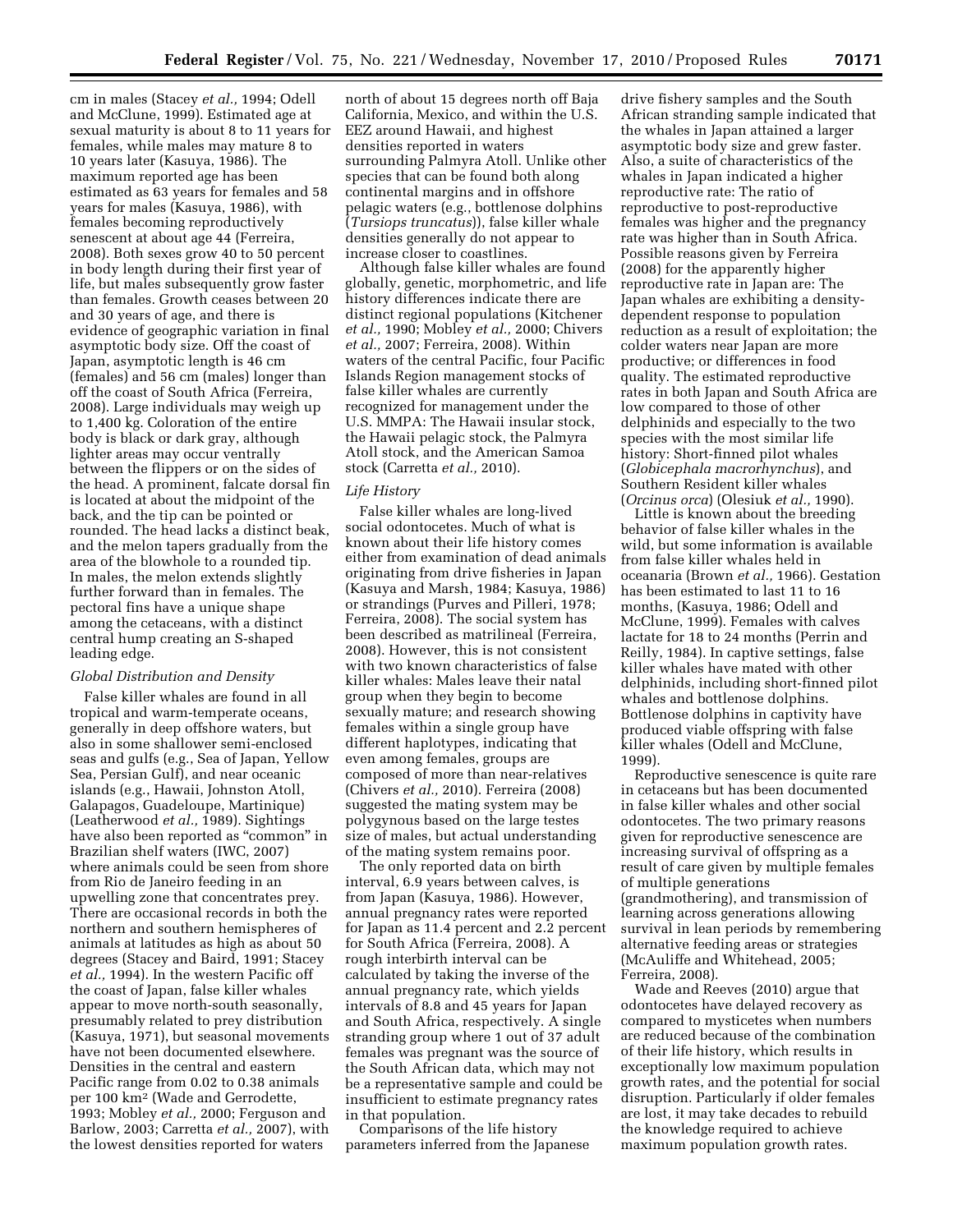Wade and Reeves (2010) give numerous examples, both from cetaceans (beluga whales (*Delphinapterus leucas*), killer whales, and sperm whales (*Physeter macrocephalus*) are particularly pertinent) and elephants, which are similarly long-lived social animals with reproductive senescence.

# *Feeding Ecology*

False killer whales are top predators, eating primarily fish and squid, but also occasionally taking marine mammals (see references in Oleson *et al.,* 2010). These conclusions are based on relatively limited data from various parts of the species' range.The large, widely spread groups in which false killer whales typically occur (Baird *et al.,* 2008a; Baird *et al.,* 2010) and their patchily distributed prey suggest that this species forages cooperatively. Further evidence for the social nature of false killer whale foraging is the observation of prey sharing among individuals in the group (Connor and Norris, 1982; Baird *et al.,* 2008a). False killer whales feed both during the day and at night (Evans and Awbrey, 1986; Baird *et al.,* 2008a).

### *Diving Behavior*

Limited information is available on the diving behavior of false killer whales. Maximum dive depth was estimated at 500 m (Cummings and Fish, 1971). Time depth recorders have been deployed on four false killer whales (R. Baird, pers. comm., Cascadia Research Collective) totaling approximately 44 hours. The deepest dive recorded during a 22-hour deployment was estimated to have been as deep as 700 m (estimate based on duration past the recorder's 234 m limit and ascent and descent rates). However, only 7 dives were to depths greater than 150 m, all of them accomplished in the daytime. Nighttime dives were all shallow (30–40 m maximum), but relatively lengthy (approximately 6–7 minutes).

Indirect evidence of dive depths by false killer whales can be inferred from prey. Mahimahi has been noted as a prominent prey item (Baird, 2009). Based on the catch rates of longlines instrumented with depth sensors and capture timers (Boggs, 1992) in the daytime, mahimahi are caught closer to the surface than other longline-caught fish, primarily in the upper 100 m. Other prey species, such as bigeye tuna, typically occur much deeper, from the surface down to at least 400 m (Boggs, 1992). The deepest dives by the instrumented false killer whales approach the daytime swimming depth limit of swordfish (*Xiphias gladius*), a

prey item, near 700 m (Carey and Robinson, 1981).

#### *Social Behavior*

There is quite a bit of variance in estimates of group size of false killer whales. At least some of the variability stems from estimation methods and time spent making the group size estimate. Most group sizes estimated from boats or planes vary from 1 to over 50 animals with an average from 20 to 30, and group size estimates increase with encounter duration up to 2 hours (Baird *et al.,* 2008a). Group size tends to increase with encounter duration because the species often occurs in small subgroups that are spread over tens of square miles. It is possible that the groups seen on typical boat or plane surveys are only part of a larger group spread over many miles (see e.g., Baird *et al.,* 2010) that are in acoustic contact with one another. These widespread aggregations of small groups can total hundreds of individuals (Wade and Gerrodette, 1993; Carretta *et al.,* 2007; Baird, 2009; Reeves *et al.,* 2009). Mass strandings of large groups of false killer whales (range 50–835; mean = 180) have been documented in many regions, including New Zealand, Australia, South Africa, the eastern and western North Atlantic, and Argentina (Ross, 1984). Groups of 2–201 individuals (mean = 99) have also been driven ashore in Japanese drive fisheries (Kasuya, 1986). The social organization of smaller groups has been studied most extensively near the main Hawaiian Islands (Baird *et al.,* 2008a), where individuals are known to form strong long-term bonds. False killer whales are also known to associate with other cetacean species, especially bottlenose dolphins (Leatherwood *et al.,* 1988). Interestingly, records also show false killer whales attacking other cetaceans, including sperm whales and bottlenose dolphins (Palacios and Mate, 1996; Acevedo-Gutierrez *et al.,* 1997).

# **Biology and Life History of Hawaiian Insular False Killer Whales**

## *Current Distribution*

The boundaries of Hawaiian insular false killer whale distribution have been assessed using ship and aerial survey sightings and location data from satellite-linked telemetry tags. Satellite telemetry location data from seven groups of individuals tagged off the islands of Hawaii and Oahu indicate that the whales move widely and quickly among the main Hawaiian Islands and use waters up to at least 112 km offshore (Baird *et al.,* 2010; Forney *et al.,* 2010). Regular movement

throughout the main Hawaiian Islands was also documented by re-sightings of photographically-identified individuals over several years (Baird *et al.,* 2005; Baird, 2009; Baird *et al.,* 2010). Individuals use both windward and leeward waters, moving from the windward to leeward side and back within a day (Baird, 2009; Baird *et al.,*  2010; Forney *et al.,* 2010). Some individual false killer whales tagged off the Island of Hawaii have remained around that island for extended periods (days to weeks), but individuals from all tagged groups eventually ranged widely throughout the main Hawaiian Islands, including movements to the west of Kauai and Niihau (Baird, 2009; Forney *et al.,* 2010). Based on locations obtained from 20 satellite-tagged insular false killer whales, the minimum convex polygon range for the insular population was estimated to encompass 77,600 km2 (M.B. Hanson, unpublished data).

The greatest offshore movements occurred on the leeward sides of the islands, although on average, similar water depths and habitat were utilized on both the windward and leeward sides of all islands (Baird *et al.,* 2010). Individuals utilize habitat overlaying a broad range of water depths, varying from shallow (<50 m) to very deep (>4,000 m) (Baird *et al.,* 2010). Tagged insular false killer whales have often demonstrated short- to medium-term residence in individual island areas before ranging widely among islands and adopting another short-term residency pattern. It is likely that movement and residency patterns of the whales vary over time depending on the density and movement patterns of their prey species (Baird, 2009).

A genetically distinct population of pelagic false killer whales occurs off Hawaii (Chivers *et al.,* 2007). Hawaiian insular false killer whales share a portion of their range with the genetically distinct pelagic population (Forney *et al.,* 2010). Satellite telemetry locations from a single tagged individual from the pelagic population, as well as shipboard and small boat survey sightings, suggest that the ranges of the two populations overlap in the area between 42 km and 112 km from shore (Baird *et al.,* 2010; Forney *et al.,*  2010). Based on this evidence, it is clear that the region from about 40 km to at least 112 km from the main Hawaiian Islands is an overlap zone, in which both insular and pelagic false killer whales can be found. However, a small sample size of satellite-tracked individuals creates some uncertainty in these boundaries. In particular, the offshore boundary of the insular stock is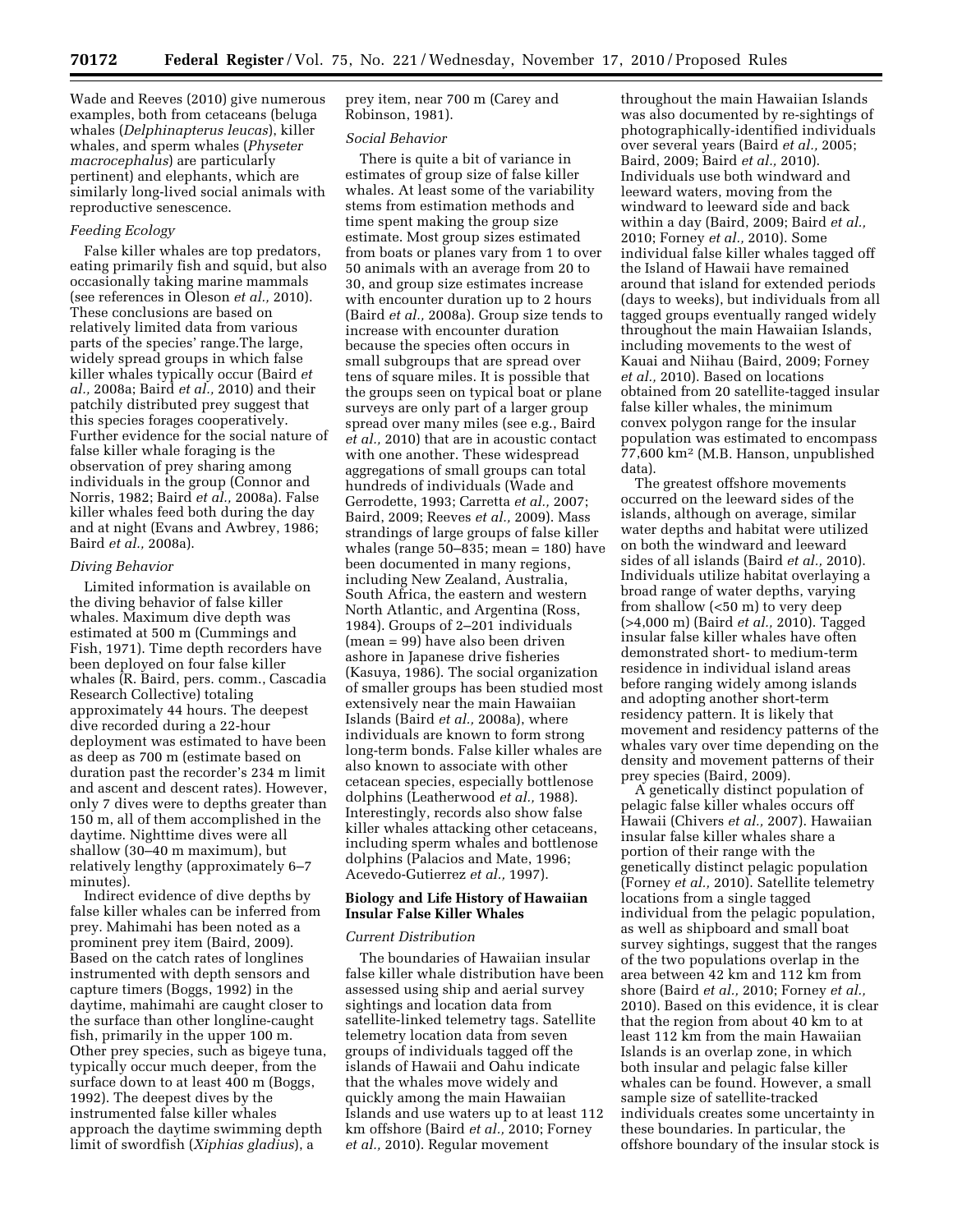likely to be farther than 112 km because their documented offshore extent has increased as sample sizes of satellitetracked individuals have increased. It is likely that additional deployments in the future will continue to result in greater maximum documented distances for insular false killer whales. Thus, an additional geographic "buffer" beyond the present maximum distance of 112 km has been recognized out to 140 km. Moreover, 140 km is approximately 75 nmi which follows the original boundary recommendation of Chivers *et al.* (2008). Therefore, the draft 2010 SAR for false killer whales recognizes an overlap zone between insular and pelagic false killer whales between 40 km and 140 km from the main Hawaiian Islands based on sighting, telemetry, and genetic data (based on justification in Forney *et al.,* 2010; Carretta *et al.,*  2010). We recognize that boundary for this status review as well.

### *Life History*

There is no information available to assess whether the life history of Hawaiian insular false killer whales differs markedly from other false killer whale populations. However, there is also no evidence to show they are similar. As discussed earlier, false killer whales in Japan were larger and had a higher reproductive output than those in South Africa, and these differences were attributed to one or more of the following: colder more productive waters, response to exploitation, and different food in the two regions (Ferreira, 2008). It remains uncertain whether Hawaiian insular false killer whales are more like those from Japan or those from South Africa.

#### *Social Structure*

Molecular genetic results support the separation of Hawaiian insular false killer whales from the more broadly distributed Hawaiian pelagic false killer whales (Chivers *et al.,* 2007; 2010). Matches from photo-identification of individuals in groups of insular false killer whales also suggests functional isolation of the insular population from the overlapping pelagic population of false killer whales (Baird *et al.,* 2008a). Based on 553 identifications available as of July 2009, with the exception of observations of four small groups (two observed near Kauai and two off the Island of Hawaii), all false killer whales observed within 40 km of the main Hawaiian Islands link to each other through a single large social network that makes up the insular population. A large group of 19 identified individuals of the pelagic population (or presumed to be) seen 42 km from shore and

identifications from a number of other sightings of smaller groups do not link into the social network (Baird, 2009).

The social cohesion of insular false killer whales is likely important to maintaining high fecundity and survival as it is in other highly social animals. Although some aspects of the behavior and ''culture'' of Hawaiian insular false killer whales have been investigated or discussed, the mechanisms by which they might influence population growth rates are not well understood. The situation of this population could be analogous to those of other populations of large mammals in which females live well beyond their reproductive life spans (*e.g.,* elephants, higher primates, and some other toothed cetaceans such as pilot whales) (McComb *et al.,* 2001; Lahdenpera *et al.,* 2004). The loss of only a few key individuals—such as the older, post-reproductive females—could result in a significant loss of inclusive fitness conveyed by "grandmothering" behavior (*i.e.,* assistance in care of the young of other females in the pod). In addition, cultural knowledge (*e.g.,* how to cope with environmental changes occurring on decadal scales) could be lost, leading to reduced survival or fecundity of some or all age classes. Wade and Reeves (2010) document the special vulnerability of social odontocetes giving examples of killer whales, belugas, sperm whales, and dolphins in the eastern tropical Pacific.

#### *Historical Population Size*

Historical population size is unknown. BRT members used density estimates from other areas together with the range inferred from telemetry data (*see* above) to suggest plausible ranges for historical abundance. Using the estimated density of false killer whales around the Palmyra Atoll EEZ, 0.38 animals/100 km2, where the highest density of this species has been reported (Barlow and Rankin, 2007), and extrapolating that density out to the 202,000 km2 area within 140 km of the main Hawaiian Islands (proposed as a stock boundary for Hawaiian insular false killer whales in the draft 2010 SAR), a point-estimate, or a plausible historical abundance, for the insular population is around 769. Alternatively, using one standard deviation above the point-estimate of the density around Palmyra Atoll to account for uncertainty in that density estimate, the upper limit of the abundance of Hawaiian insular false killer whales could have reached 1,392 animals. The BRT placed the lower limit of plausible population size in 1989 at 470 based on the estimated number of animals observed in the 1989 aerial surveys (see above).

There are several important caveats. Even though Palmyra has a density that is high relative to other areas, it is unlikely that this represented a pristine population during the 2005 survey on which the estimate is based. Given the depredation tendencies of false killer whales, known long-lining in the Palmyra area, and the fact that false killer whales are known to become seriously injured or die as a result of interactions with longlines, the possibility that current densities are lower than historical densities cannot be discounted. Although Palmyra is situated in more productive waters than the Hawaiian Islands, we do not understand enough about the feeding ecology, behavior, and social system(s) of false killer whales to know how or whether productivity might be related to animal density for false killer whales. This caveat is true for all other areas where population density estimates exist for false killer whales. Therefore, we used and view data from Palmyra as a conservative estimate of pristine density.

### *Current Abundance*

The draft 2010 SAR for Hawaiian insular false killer whales (Carretta *et al.,* 2010) gives the best estimate of current population size as 123 individuals (coefficient of variation, or CV = 0.72), citing Baird *et al.* (2005). Recent reanalysis of photographic data has yielded two new estimates of population size for the 2006–2009 period. Two estimates are presented because two groups photographed near Kauai have not yet been observed to associate into the social network of false killer whales seen at the other islands. These animals may come from the pelagic population, may come from another undocumented population in the Northwestern Hawaiian Islands, or may represent a portion of the insular population that has not been previously documented photographically. The current best estimates of population size for Hawaiian insular false killer whales are 151 individuals  $(CV = 0.20)$  without the animals photographed at Kauai, or 170 individuals  $(CV = 0.21)$  with them. As a comparison, the Hawaiian pelagic population is estimated to be 484 individuals  $(CV = 0.93)$  within the U.S. EEZ surrounding Hawaii (Barlow and Rankin, 2007).

Although the absolute abundance of Hawaiian insular false killer whales is small, the core-area (within 40 km) population density (0.12 animals/100 km2) is among the highest reported for this species. The high density of the Hawaiian insular population suggests a unique habitat capable of supporting a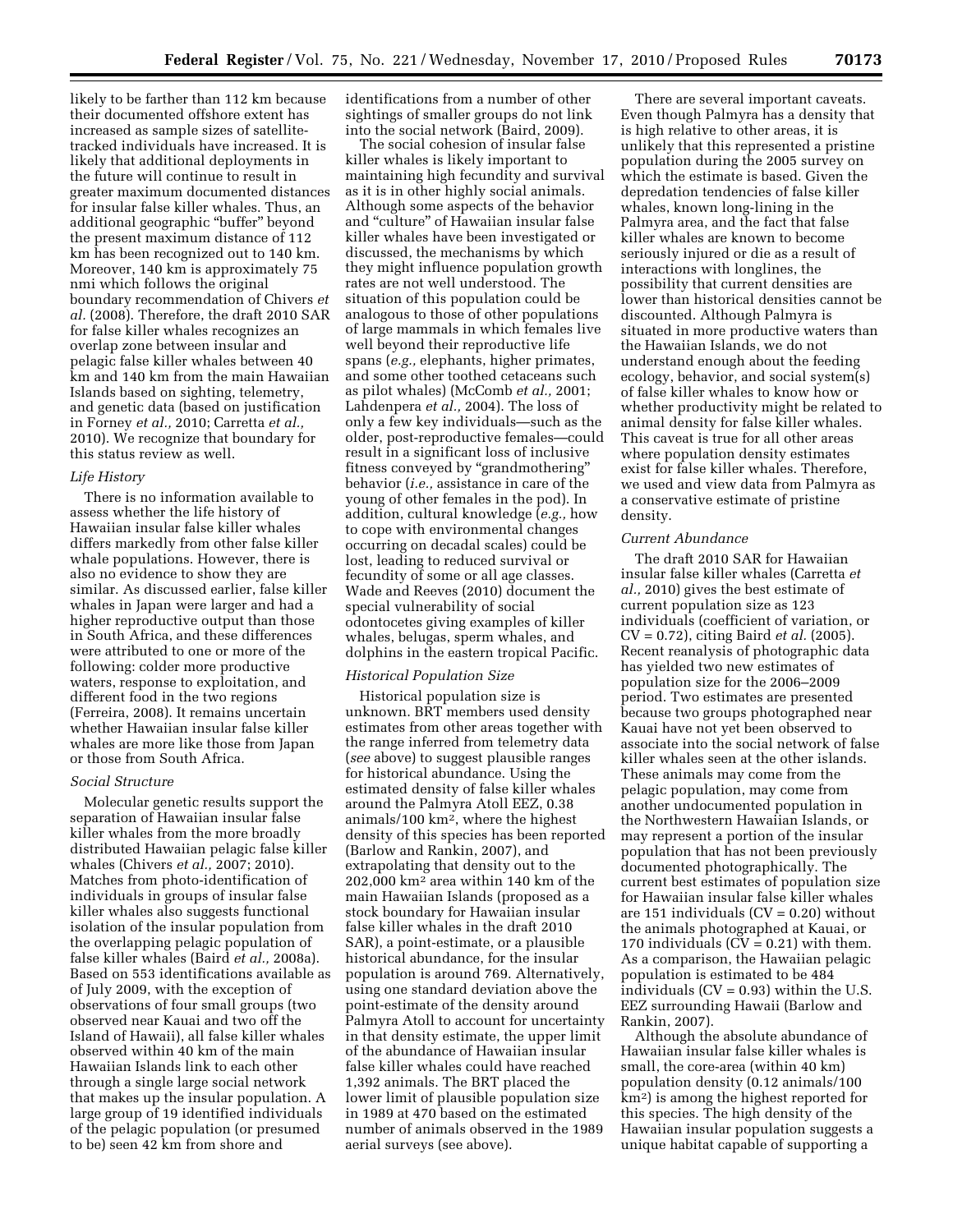larger population density than nearby oligotrophic waters.

# *Trends in Abundance*

Aerial survey sightings since 1989 suggest that the Hawaiian insular false killer whale population has declined over the last 2 decades. A survey was conducted in June and July 1989 on the leeward sides of Hawaii, Lanai, and Oahu to determine the minimum population size of false killer whales in Hawaiian waters. False killer whales were observed on 14 occasions with 3 large groups (group sizes of 470, 460, and 380) reported close to shore off the Island of Hawaii on 3 different days (Reeves *et al.,* 2009). As described in the Current Abundance section, the current best estimates of population size for Hawaiian insular false killer whales are 151 individuals without the animals photographed at Kauai, or 170 with them. Therefore, the largest group seen in 1989 is much larger than the current best estimate of the size of the insular population. Although the animals seen during the 1989 surveys are assumed to come from the insular population based on their sighting location within 55 km of the Island of Hawaii, it is possible that they represent a short-term influx of pelagic animals to waters closer to the islands. Moreover, because photographic or genetic identification of individuals is often required to determine the population identity of false killer whales in Hawaiian waters, we cannot be absolutely certain that sightings from the 1989 or 1993 to 2003 aerial surveys came from the insular population. Similarly, false killer whale bycatch or sightings by observers aboard fishing vessels cannot be attributed to the insular population when no identification photographs or genetic samples are obtained. Nevertheless, because of the location of the sightings and lack of evidence of pelagic animals occurring that close to the islands, it is most likely that this group did consist of insular animals.

With respect to trends in group size, the average group size during the 1989 survey (195 animals) is larger than the typical average group size for the insular population (25 animals for encounters longer than 2 hours) during more recent surveys (Baird *et al.,* 2005). The 1989 average group size is also larger than the more recent average of that observed for the pelagic population (12 animals) (Barlow and Rankin, 2007).

Five additional systematic aerial surveys were conducted between 1993 and 2003 covering both windward and leeward sides of all of the main Hawaiian Islands, including channels between the islands, out to a maximum distance of about 46 km from shore (Mobley *et al.,* 2000; Mobley, 2004). A regression of sighting rates from these surveys suggests a significant decline in the population size (Baird, 2009). The large groups sizes observed in 1989, together with the declining encounter rates from 1993 through 2003 suggest that Hawaiian insular false killer whales have declined substantially in recent decades.

It is possible that weather or other survey conditions are at least partially responsible for the decline in sighting rates from 1993 through 2003; however, there was no downward trend in the sighting rates for the four most commonly seen species of small cetaceans (spinner dolphin (*Stenella longirostris*), bottlenose dolphin, spotted dolphin (*Stenella attenuata*), and shortfinned pilot whale). These four species represent nearshore and pelagic habitat preferences and span a range of body sizes from smaller to larger than false killer whales. It can be inferred from this evidence that variability in sighting conditions during the survey period did not have a major effect on sighting rates and therefore the sighting rate for insular false killer whales has, in fact, declined.

A number of additional lines of evidence, summarized in Baird (2009), support a recent decline in Hawaiian insular false killer whale population size. Individual researchers in Hawaii have noted a marked decline in encounter rates since the 1980s and the relative encounter rate of false killer whales during the 1989 aerial survey was much higher than current encounter rates.

### *Population Structure*

Chivers *et al.* (2007) delineated false killer whales around Hawaii into two separate populations: Hawaiian insular and Hawaiian pelagic. That work has recently been extended with new samples, the addition of nuclear markers, and an analysis with a broader interpretation of the data (Chivers *et al.,*  2010). The new analysis examined mitochondrial DNA (mtDNA) using sequences of 947 base pairs from the dloop and nuclear DNA (nDNA) using eight microsatellites. These additional samples help confirm the delineation of these two populations.

Three stratifications of the mtDNA data examined genetic differentiation at different spatial scales (Chivers *et al.,*  2010). The broad-scale stratification recognized three groups: Hawaiian insular, central North Pacific, and eastern North Pacific. In the fine-scale stratification, five strata were recognized: Hawaiian insular, Hawaiian

pelagic, Mexico, Panama, and American Samoa. The finest-scale stratification recognized each of the main Hawaiian Islands as strata.

All but one Hawaiian insular false killer whale had one of two closely related haplotypes that have not been found elsewhere. The presence of two distinct, closely related haplotypes in Hawaiian insular false killer whales is consistent with Hawaiian insular false killer whales having little gene flow from other areas. This pattern differs from those of Hawaiian stocks of bottlenose, spinner, and spotted dolphins that all have evidence suggesting multiple successful immigration events. The pattern of primarily closely related haplotypes shown in Hawaiian insular false killer whales is consistent with a strong social system or strong habitat specialization that makes survival of immigrants or their offspring unlikely. One single individual, a male, was found in among Hawaiian insular false killer whales with a different haplotype. Although there is no photograph of that male to connect it directly to Hawaiian insular false killer whales, it was sampled within a group with such strong connections that assignment tests could not exclude that it belongs to the insular group. Given the low power of the current assignment test (with few microsatellite markers), the possibility of immigration (permanent membership with Hawaiian insular false killer whales but with an origin outside the group) cannot be ruled out. Likewise, the possibility that this individual was a temporary visitor (*i.e.,* not a true immigrant) from the pelagic population cannot be excluded. The rare haplotype is sufficiently distantly related that it seems most plausible that this resulted from a separate immigration event (i.e., that immigrants are accepted on rare occasions).

The mtDNA data also show strong differentiation between Hawaiian insular false killer whales (n = 81) and both broad-scale strata (central North Pacific  $(n = 13)$  and eastern North Pacific  $(n = 39)$  and fine-scale strata (Hawaiian pelagic  $(n = 9)$ , Mexico  $(n = 1)$ 19), Panama  $(n = 15)$ , and American Samoa  $(n = 6)$ ). Genetic divergence between the Hawaiian insular false killer whales and other strata examined showed magnitudes of differentiation that were all consistent with less than one migrant per generation. No significant differences were found among the main Hawaiian Islands with sufficient data for statistical analysis (Hawaii, Oahu, and Maui).

Nuclear DNA results also showed highly significant differentiation among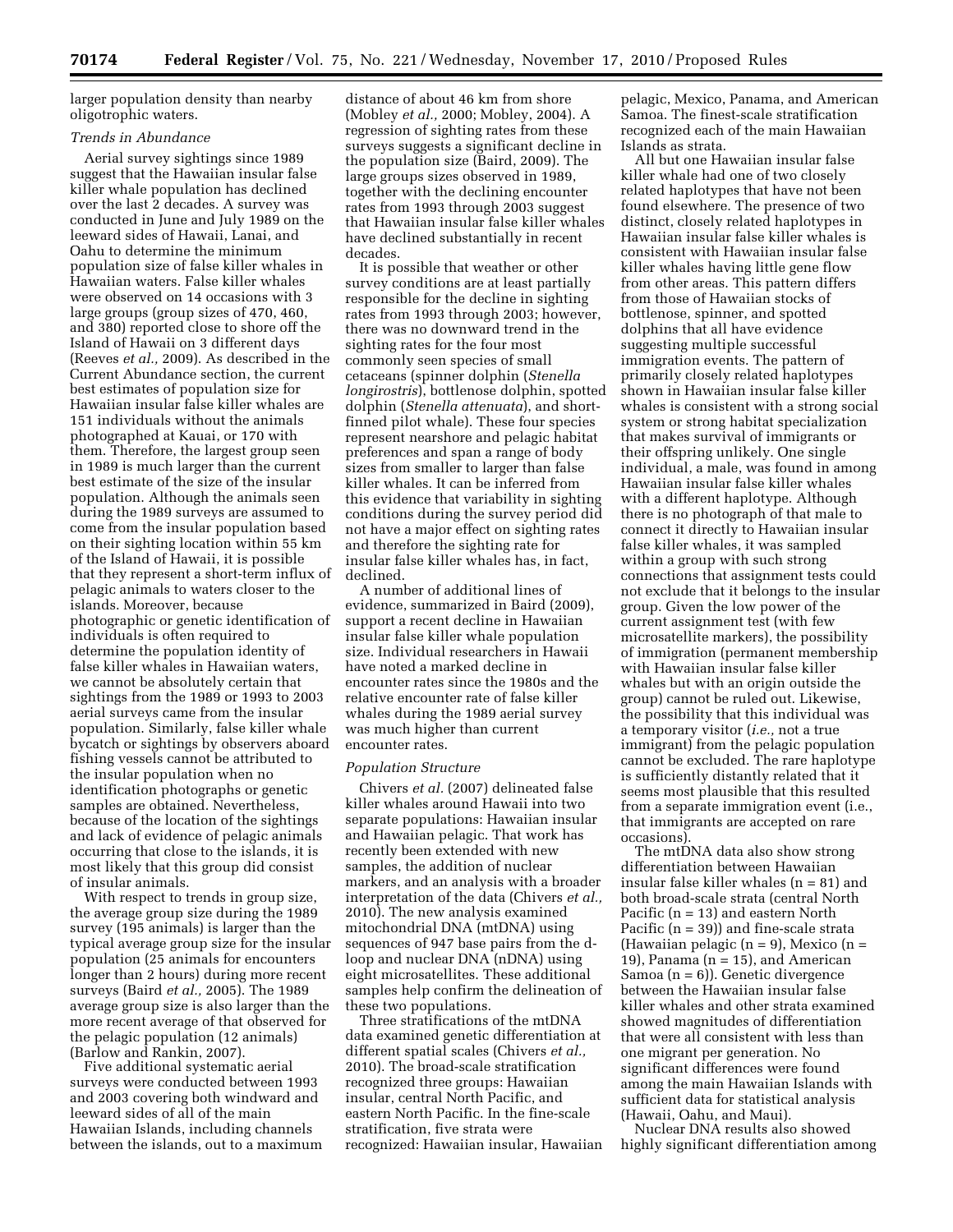the broad and fine strata (Hawaiian insular (n = 69), central North Pacific (n  $= 13$ ), eastern North Pacific (n  $= 36$ ), Hawaiian pelagic (n = 9), Mexico (n = 19), Panama ( $n = 12$ ), and American Samoa  $(n = 6)$ ). The estimates of divergence between the Hawaiian insular strata and other strata demonstrate that the magnitude of differentiation was less for nDNA than for mtDNA, indicating the potential for some male-mediated gene flow. Tests for differences between currently living males and females in level of differentiation were not significant for either mtDNA or nDNA. However, this test has no ability to detect differences in male versus female gene flow in the past. Chivers *et al.* (2010) give a number of hypotheses for the apparently different magnitude of signals between mtDNA and nDNA: (1) There is a low level of male-mediated gene flow that was not apparent because of insufficient sampling of nearby groups of false killer whales and/or the test for malemediated gene flow can only detect first-generation male migrants; (2) the magnitude of nDNA differentiation is underestimated because of the high mutation rate of microsatellites; or (3) the magnitude of differentiation is not inconsistent with cases where selection has been shown to be strong enough for local adaptation.

The aforementioned uncertainties will best be resolved with additional sampling of nearby pelagic waters. Although the sample distribution is improved since the 2007 analysis, it remains poor in pelagic areas. The only full-scale cetacean survey of Hawaiian pelagic waters resulted in only two sightings of false killer whales in four months of effort, and the weather was too poor to obtain any high-quality identification photographs or biopsies (J. Barlow, pers. comm., NMFS SWFSC). Fisheries observers are trained to obtain identification photographs and biopsy samples; however, conditions during disentanglement usually result in photographs difficult to identify due to darkness, and prevent successful biopsy.

The strongest data with which to evaluate population structure are the mtDNA data. Approximately half of the population of Hawaiian insular false killer whales has been sampled, and all but one individual has one of two closely related haplotypes that have not been found elsewhere.

Chivers *et al.* (2010) used the analytical method of Piry *et al.* (1999) to test for evidence of a recent decline in abundance within the Hawaiian insular population. The analysis takes advantage of the fact that when the

effective size of a population is reduced, the allelic diversity of the population is reduced more rapidly than its heterozygosity, resulting in an apparent excess of heterozygosity given the number of alleles detected. Chivers *et al.* (2010) detected statistically significant evidence of a recent decline in Hawaiian insular false killer whales using this method, with all eight microsatellite loci exhibiting heterozygosity excess.

The microsatellite data were also used to estimate the effective population size of Hawaiian insular false killer whales as 46 (95 percent CI = 32–69). Because this population may have recently declined and the animals are long-lived, many of those individuals still alive likely were born prior to the decline. Thus, the estimate of effective population size is likely too high. Nevertheless, domestic animals have been shown to start displaying deleterious genetic effects (lethal or semi-lethal traits) when effective population size reaches about 50 individuals (Franklin, 1980). While negative genetic effects cannot be predicted for a group of individuals that are probably naturally uncommon with a strong social structure that limits genetic diversity, the current low effective population size is a concern.

## **DPS Determination**

We have determined that Hawaiian insular false killer whales are discrete from other false killer whales based on genetic discontinuity and behavioral factors (the uniqueness of their behavior related to habitat use patterns). We have also determined that Hawaiian insular false killer whales are significant to the taxon, based on their unique ecological setting, marked genetic characteristic differences, and cultural factors.

Both mitochondrial DNA (mtDNA) and nuclear DNA (nDNA) provide support for genetic discontinuity. As explained in the Population Structure section of this proposed rule, genetic differentiation was examined at different spatial scales. The mtDNA data show strong differentiation between Hawaiian insular false killer whales and other false killer whale groups at both broad-scale strata (central North Pacific and eastern North Pacific) and fine-scale strata (Hawaiian pelagic, Mexico, Panama, and American Samoa). The strongest DNA data come from mtDNA. The Hawaiian insular false killer whales have approximately half of the population sampled, and all but one individual has one of the two closely related haplotypes that have not been found elsewhere. The BRT concluded that this pattern alone argues for a

strong possibility of a high degree of separation. Nuclear DNA (microsatellite) data are also consistent with little gene flow between Hawaiian insular false killer whales and other false killer whales and support discreteness. Nuclear DNA results showed highly significant differentiation among the Hawaiian insular, North Pacific, eastern North Pacific, Hawaiian pelagic, Mexico, Panama, and American Samoa strata.

Hawaiian insular false killer whales are behaviorally unique because they are the only population of the species known to have movements restricted to the vicinity of an oceanic island group. This behavioral separation is supported by their linkage through a tight social network, without any linkages to animals outside of the Hawaiian Islands. Phylogeographic analysis also indicates an isolated population with nearly exclusive haplotypes, and telemetry data show that all 20 satellite-linked telemetry tagged Hawaiian insular false killer whales remained within the main Hawaiian Islands (Baird *et al.,* 2010; Baird *et al.,* unpublished data), in contrast with a single tagged pelagic false killer whale, which ranged far from shore. Although it is not unusual for false killer whales to be observed close to land, long-term history of exclusive use of a specific mainland or island system has not been documented elsewhere.

Hawaiian insular false killer whales are significant to the taxon based on persistence in a unique ecological setting, marked genetic characteristic differences, and cultural factors. Hawaiian insular false killer whales persist in an ecological setting unusual or unique from other false killer whale populations because they are found primarily in island-associated waters that are relatively shallow and productive compared to surrounding oligotrophic waters. The following lines of evidence supporting this unique ecological setting include: Utilization of prey associated with island habitat that may require specialized knowledge of locations and seasonal conditions that aggregate prey or make them more vulnerable to predation. In an insular habitat, such foraging grounds may occur more regularly or in more predictable locations than on the high seas. The contaminant levels found in insular animals also suggest that both insular false killer whales and their prey may be associated with the urban island environment. And despite their small population size, the density (animals per km2) of Hawaiian insular false killer whales is high relative to other false killer whale populations, suggesting the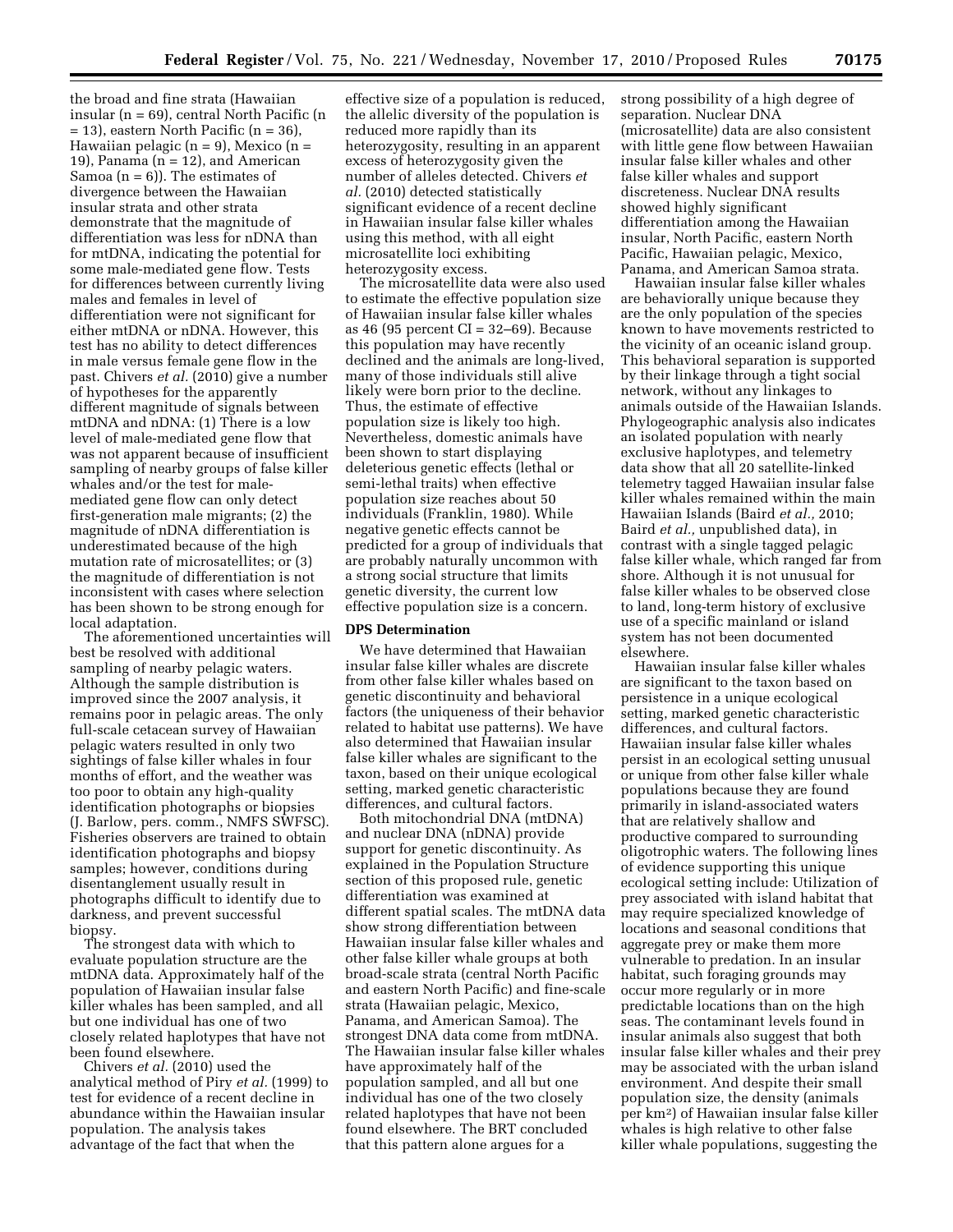nearshore habitat or a unique habitatuse strategy may support a higher density of animals, which may have implications for differences in social structure and interactions within the population or with the pelagic population. Additionally, movement and photographic resighting data suggest Hawaiian insular false killer whales employ a unique foraging strategy compared to other false killer whales.

Hawaiian insular false killer whales differ markedly from other populations of the species in their genetic characteristics. Hawaiian insular false killer whales exhibit strong phylogeographic patterns that are consistent with local evolution of mitochondrial haplotypes. Eighty of 81 individuals had one of two closely related haplotypes found nowhere else. These haplotypes are a sequence of a non-coding portion of the mtDNA and as such do not provide direct evidence for selection. The BRT found that the magnitude of mtDNA differentiation is large enough to infer that time has been sufficient and gene flow has been low enough to allow adaptation to the local Hawaiian habitat. The BRT noted that geneticists use one effective migrant per generation as a rule of thumb for the level of gene flow below which adaptation to local habitat is likely. Comparisons using mtDNA of the Hawaiian insular animals to those in all other geographic strata indicate less than one migrant per generation.

Finally, culture, or knowledge passed through learning from one generation to the next, is likely to play an important role in the evolutionary potential of false killer whales. The insular population contributes to cultural diversity in the species, and this may provide the capacity for different amounts of cultural capabilities such as the ability of false killer whales to adapt to environmental change. Evidence in support of the significance of cultural diversity includes: Insular false killer whales may have unique knowledge of nearshore foraging areas and foraging tactics that are transmitted through learning. Learning is a common feature of other social odontocetes. False killer whales are highly social mammals with long interbirth intervals and reproductive senescence suggesting transfer of knowledge is important to successfully persist in this unique Hawaiian habitat. Learning to persist in this unique habitat, and knowing the intricacies of localized prey distribution and prey movements, may take many generations.

Overall, the combination of genetic and behavioral discreteness coupled

with ecological, genetic, and cultural significance led us to conclude that Hawaiian insular false killer whales are a DPS. There was some uncertainty in the genetic discontinuity factor of the discreteness conclusion based primarily on the lack of information on the adjacent population of pelagic false killer whales off the coast of Hawaii, and due to gaps in genetic sampling to the west of Hawaii. However, the BRT did not find this lack of information sufficient to alter the significance finding for Hawaiian insular false killer whales. We agree with the BRT's conclusion that the Hawaiian insular population of the false killer whale is a DPS.

#### **Extinction Risk Assessment**

## *Evaluating Threats*

The BRT qualitatively assessed potential individual threats to Hawaiian insular false killer whales and organized its assessment of threats according to the five factors listed under ESA section 4(a)(1). They evaluated the potential role that each factor may have played in the decline of Hawaiian insular false killer whales and the degree to which each factor is likely to limit population growth in the foreseeable future. Within the five factors, specific threats were individually ranked by considering the severity, geographic scope, the level of certainty that insular false killer whales are affected, and overall current and future (60 years) risk imposed by that threat. Consideration of future threats was limited to 60 years duration as this corresponds roughly to the life span of a false killer whale and represents a biologically relevant time horizon for projecting current conditions into the future.

Section 4(a)(1) of the ESA and NMFS's implementing regulations (50 CFR 424) state that the agency must determine whether a species is endangered or threatened because of any one or a combination of the five factors described under the ESA Statutory Provisions. The BRT was not asked to determine whether the DPS was endangered or threatened; it was only asked to assess the risk of extinction and the impact of factors affecting the DPS. The following discussion briefly summarizes the BRT's findings regarding threats to the Hawaiian insular false killer whale DPS. More details, including how the BRT voted, can be found in the status review report (Oleson *et al.,* 2010). Overall, there were 29 threats identified to have either a historical, current, or future risk to Hawaiian insular false killer whales. Of these, 15 are believed to contribute

most significantly to the current or future decline of Hawaiian insular false killer whales. The following is a summary of each of the 15 current and/ or future potential threats that could result in either a high risk or medium risk of extinction, categorized according to the five section 4(a)(1) factors.

A: The Present or Threatened Destruction, Modification, or Curtailment of Its Habitat or Range

Reduced Total Prey Biomass and Reduced Prey Size

The impacts of reduced total prey biomass and reduced prey size represent a medium risk for insular false killer whales. Although declines in prey biomass were more dramatic in the past when the insular false killer whale population may have been higher, the total prey abundance remains very low compared to the 1950s and 1960s as evidenced by catch-per-unit-effort (CPUE) data from Hawaii longline fisheries and biomass estimates from tuna stock assessments (Oleson *et al.,*  2010). Long-term declines in prey size from the removal of large fish have been recorded from the earliest records to the future (Oleson *et al.,* 2010).

#### Competition With Commercial Fisheries

Competition with commercial fisheries is rated as a medium level of risk to current and future Hawaiian insular false killer whales. This risk exists because false killer whale prey includes many of the same species targeted by Hawaii's commercial fisheries, especially the fisheries for tuna, billfish, wahoo, and mahimahi.

Until 1980, distant-water longliners from Japan caught between 1,300 and 5,000 t of tuna and billfish annually within the U.S. EEZ around Hawaii (Yong and Wetherall, 1980). Since 1980 no foreign longline fishing has been legally conducted in this zone, but the U.S. Hawaii-based longline fisheries now harvest similar quantities of tuna and billfish in the EEZ. In terms of total hooks deployed by the U.S. domestic fisheries, the fisheries declined slightly in the 1960s and 1970s, and then began to grow again in the 1980s. Total hooks in the U.S. EEZ around the main Hawaiian Islands in the period of 1965 and 1977 were around 1.6 to 2.9 million hooks per year. As the domestic fisheries declined in the 1960s and 1970s, foreign fishing in the U.S. EEZ around the main Hawaiian Islands increased, and then ceased in 1980. Domestic longlining was revitalized in the 1980s based on new markets for fresh tuna and the introduction of new shallow-set swordfish fishing methods.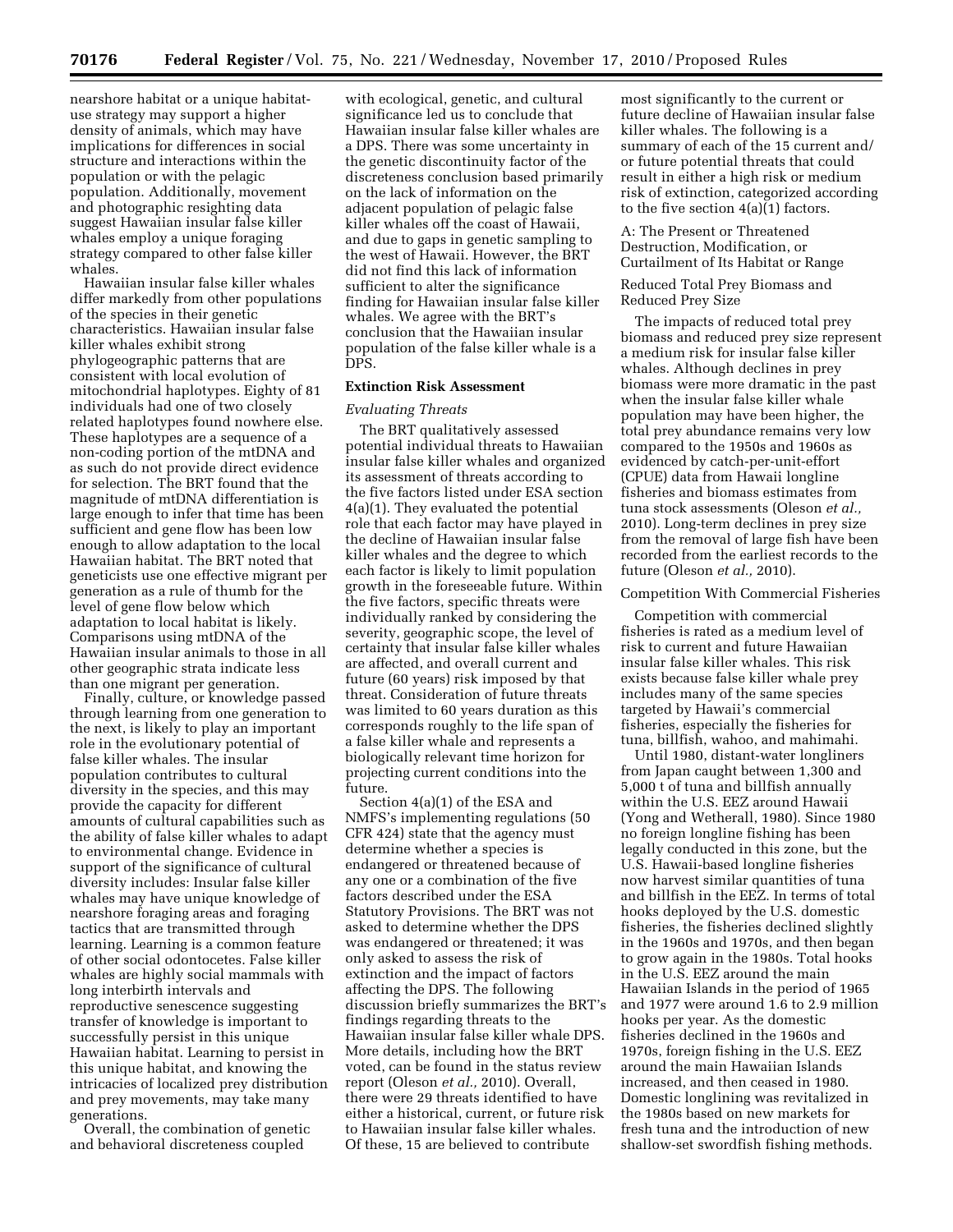Hooks deployed inside the U.S. EEZ around the main Hawaiian Islands in the 1990s were double that estimated for the 1970s, and doubled again in the 2000s. Participation in the Hawaii longline fisheries approximately doubled from 37 vessels in 1987 to 75 in 1989 and doubled again to 156 (vessels with permits) by the end of 1991. As the Hawaii-based longline fisheries expanded during the late 1970s through the early 1990s, longline fishing effort increased in waters near the Hawaiian Islands and within the range of insular false killer whales. The expansion in these nearshore waters within the 40 km core habitat of the Hawaiian insular false killer whales was pronounced during an influx of new fisheries participants in the late 1980s (Ito, 1991) and this led to conflicts in the fishing areas previously dominated by troll and handline fishermen. The growing conflict between commercial longliners and near-shore troll and handliners was finally resolved in 1992 with a prohibited area limiting nearshore longlining. Although the fraction of total Pacific longline tuna catches that are from the EEZ around the main Hawaiian Islands has declined from about half to about a quarter over the last two decades, the absolute quantity caught in the EEZ continued to increase through 2005, declining moderately thereafter (WPRFMC, 2010).

The present-day Hawaiian insular false killer whale population requires an estimated 1.3 to 1.8 million kg of prey per year (Oleson *et al.,* 2010). Competition with longline fisheries for potential prey within the insular false killer whale habitat seems to have represented a higher risk prior to the early 1990s when the longline fisheries were harvesting many millions of pounds of fish per year, and where reported catch locations were almost all in what is now the longline prohibited area. In the core nearshore habitat (<40 km from shore), the troll and handline fisheries now harvest as much as is estimated to be consumed annually by the Hawaiian insular false killer whale population.

# Competition With Recreational Fisheries

The potential limiting factor of reduced food due to catch removals by recreational fisheries was rated lower than for troll, handline, shortline, and kaka line fisheries in the status review report (Oleson *et al.,* 2010). The BRT did not consider the estimates of recreational fishing for pelagic species ranging from 15–25 million lbs (7–11 million kg) per year for 2003–2008 provided by the Marine Recreational

Fisheries Survey (WPRFMC, 2010). Although the methods used to extrapolate statewide totals from the survey are being overhauled following a critical review, and although it is difficult to know what proportion of surveyed fishers' catch may be marketed surreptitiously, the extrapolated Hawaii recreational fisheries catch totals are many times higher than the reported commercial catch totals for the troll, handline, shortline, and kaka line fisheries considered by the BRT (Oleson *et al.,* 2010). Reported commercial catches may be under-reported, and some may be included in the recreational estimates, but if the nominal recreational estimates from the survey are even somewhat representative, then the recreational sector would represent at least as much competition for fish as the reported commercial troll handline, shortline, and kaka line fisheries. Thus, we believe competition with recreational fisheries should be rated as a medium level of current and future risk to Hawaiian insular false killer whales.

# Natural or Anthropogenic Contaminants

The threat of the accumulation of natural or anthropogenic contaminants, such as exposure to persistent organic pollutants (POPs), heavy metals (*e.g.,*  mercury, cadmium, lead), chemicals of emerging concern (industrial chemicals, current-use pesticides, pharmaceuticals, and personal care products), plastics, and oil, is rated as a medium level of current and future risk to Hawaiian insular false killer whales.

Many toxic chemical compounds and heavy metals degrade slowly in the environment and thus tend to biomagnify in marine ecosystems, especially in lipid-rich tissues of toplevel predators (McFarland and Clarke, 1989). In marine mammals, exposure to high levels of POPs has been associated with immunosuppression (Ross *et al.,*  1995; Beckmen *et al.,* 2003), reproductive dysfunction (Helle *et al.,*  1976; Subramanian *et al.,* 1987), and morphological changes (Zakharov and Yablokov, 1990; Sonne *et al.,* 2004). Heavy metals have also been shown to accumulate in marine mammals and, in some cases, may cause deleterious biological effects, including alterations in steroid synthesis and liver damage (O'Hara and O'Shea, 2001). Many of these chemicals have been banned in the U.S. from production and use due to their toxic effects on wildlife and laboratory animals. As a result, the levels of these compounds in marine environmental samples in the U.S. have declined since the bans, including fish from Hawaii (Brasher and Wolff, 2004).

However, some of these chemicals continue to be used in other regions of the world and can be transported to other areas via atmospheric transport or ocean currents (Fiedler, 2008; van den Berg, 2009). Even though these contaminants have been banned in the U.S. for more than 25 years, they continue to be measured in marine animals from Hawaii (Hunter, 1995; Kimbrough *et al.,* 2008; Ylitalo *et al.,*  2009).

Independently the threat of bioaccumulation of chemicals is a cause for concern, but when coupled with the threat of reduced prey quantities or qualities also affected by the contaminants, the risk associated with exposure to lipophilic POPs may increase. Thus, animals that are nutritionally challenged could be at higher risk as a result of increased mobilization of these compounds to other organs where damage could result. It is suspected that body condition can influence POP burdens in the blubber of marine mammals even though the dynamics of blubber POPs during changes in physiological conditions of these animals are complex and poorly understood (Aguilar *et al.,* 1999). Marine mammals can lose weight during various stages of their life cycles due to different stresses such as disease, migration, or reduced prey abundance. The mobilization of lipids associated with weight loss could result in redistribution of POPs to other tissues, or to retention of these compounds in blubber that would result in a concentration increase (Aguilar *et al.,*  1999). Thus, animals that are nutritionally challenged could be at higher risk as a result of increased mobilization of these compounds to other organs where damage could result. And although levels of POPs have decreased since their bans in the U.S., they continue to be measured in biota from the main Hawaiian Islands, including Hawaiian insular false killer whales. Recently, summed polychlorinated biphenyls (PCBs) measured in some of these whales were above a marine mammal threshold value (17,000 ng/g, lipid) associated with deleterious health effects (*e.g.,* thyroid dysfunction, immunosuppression) (Kannan *et al.,* 2009).

With human population growth and increasing commercial development, there has been an increased demand for industrial chemicals, current-use pesticides, pharmaceuticals, and personal care products. Many of these chemicals of emerging concern (CECs) are used in high volumes in various applications and, as a result, are capable of entering marine environments via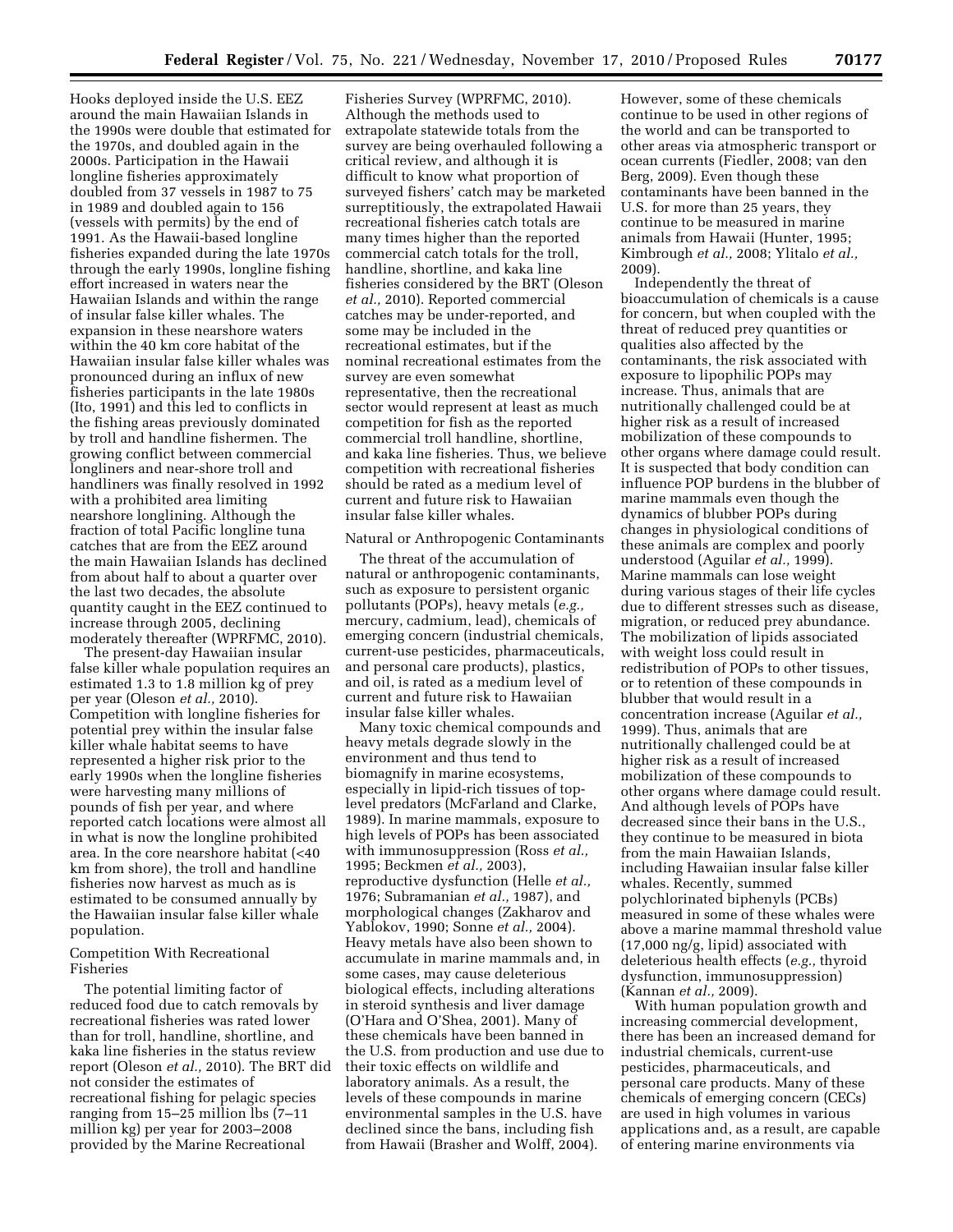various routes. Currently, it is unclear what risk CECs pose to Hawaiian insular false killer whales or their habitat as little is known about the current occurrence, fate, and transport of CECs in the main Hawaiian Island region.

Marine litter and debris has become an increasing problem in the oceans, with plastic debris being the most abundant (Derraik, 2002). Although marine litter has been identified by the BRT as a threat related to habitat, it could also be identified as a threat under disease as well as other manmade factors. For direct threats to false killer whales, ingestion of plastics can obstruct or damage the esophagus and the digestive or intestinal tracts, block gastric enzymatic secretions, and have other effects that could reduce an animal's ability to feed and ultimately its overall fitness (Derraik, 2002). Ingestion of chemical light sticks used on swordfish longlines in Hawaii may pose an additional risk of chemical contamination. There is one documented case of ingestion of a net fragment by a false killer whale on the British Columbia coast (R. Baird, pers. comm., Cascadia Research Collective). For threats related to disease, risks include exposure to environmental contaminants contained in plastic resins. For threats related to other manmade factors, risks linked to plastic debris include entanglement, and introduction of alien species (Derraik, 2002; Rios *et al.,* 2007). These threats are not only possible for false killer whales, but for their prey as well.

Oil is made up of thousands of different chemicals and some of the most toxic of these petroleum-related compounds are the polycyclic aromatic hydrocarbons (PAHs). These compounds are prevalent in coastal waters, especially in urban embayments, and have been shown to alter normal physiological function in marine biota (Varanasi *et al.,* 1989; Stein *et al.,* 1993). Concerns have been raised over the effects of exposure to PAHs, alone or in combination with other toxic contaminants, in marine mammals because of the worldwide use of fossil fuels (Geraci and Aubin, 1990) and the occurrence of oil spills in areas that support marine mammal populations. Marine mammals can be exposed to oil by various routes, such as inhalation of volatile PAHs, direct ingestion of oil, and consumption of contaminated prey (O'Hara and O'Shea, 2001). Vertebrates, such as fishes and cetaceans, rapidly take up PAHs present in the environment and quickly metabolize these compounds. The PAH metabolites are then concentrated in the bile for elimination (Varanasi *et al.,* 1989).

However, if a marine mammal has been exposed to a large amount of petroleum (*e.g.,* after an oil spill) and the liver enzyme system has been overwhelmed such that it cannot efficiently metabolize the PAHs, there is the possibility that petroleum-related PAHs could pose a risk. After the *Exxon Valdez* oil spill in March 1989, several killer whales were observed to transit through oiled waters (Dahlheim and Matkin, 1994) in the region and 14 killer whales (33 percent) from the local AB pod disappeared between 1989 and 1991. There was no clear evidence to link the oil exposure to the disappearance (and presumably deaths) of these whales, but it is plausible (Matkin *et al.,* 2008). Oil spills have been reported in the main Hawaiian Islands. In May 1996, for example, an oil spill occurred in Pearl Harbor after a pipeline broke and spilled more than 25,000 gallons of oil (Honolulu Star Bulletin, 1996). The impact of this spill and other main Hawaiian Island oil spills (*e.g.,* Barbers Point in 2009) on Hawaiian insular false killer whales and their prey is not known.

B: Overutilization for Commercial, Recreational, Scientific, or Educational Purposes

As previously mentioned, this factor may have contributed to the historical decline of Hawaiian insular false killer whales with live-capture operations occurring prior to 1990. However, there are no current and/or future threats identified for this listing factor. Interactions with fisheries are discussed under Factor D (below).

#### C: Disease or Predation

Environmental Contaminants or Environmental Changes

Disease and predation play a role in the success of any population, but small populations in particular can be extremely susceptible as this threat can have a disproportionate effect on small populations. Anthropogenic influences can potentially increase the risk of exposure to these pressures by lowering animals' immune system defenses, which may have detrimental effects to the population as a whole and result in mortality and reduced reproductive potential. Disease-related impacts of individual threats, such as exposure to environmental contaminants, parasites, pathogens, and harmful algal blooms pose a medium threat to Hawaiian insular false killer whales.

Although little is known about the occurrence of parasites in Hawaiian insular false killer whales, Hawaiian monk seals from the main Hawaiian

Islands were exposed to protozoan and coccidian parasites. Discharge of raw or partially treated sewage effluent and contaminated freshwater runoff into marine coastal waters can increase the risk of pathogen transmission to animals that reside in nearshore areas, such as Hawaiian insular false killer whales. Additionally, insular false killer whales may be at an increased risk for exposure to biotoxins produced during harmful algal blooms (HAB) potentially caused from eutrophication and rising ocean temperature. Several Hawaiian monk seals died in the late 1970s and these deaths were attributed to exposure to the marine biotoxins ciguatoxin and maitotoxin from a HAB. HABs appear to be increasing in frequency and geographical distribution worldwide and pose a future threat to Hawaiian insular false killer whales.

# Short and Long-term Climate Change

The threats from climate change are separated into two parts: In this section as it relates to an increase in disease vectors, and in Factor E as it relates to changes in sea level, ocean temperature, ocean pH, and expansion of lowproductivity areas. Climate change poses a medium threat to Hawaiian insular false killer whales due to the possible increase in disease vectors. Increased water temperature could change the composition of microbial communities in the main Hawaiian Islands. This may create an environment that could support new microbes not usually found in the region, thus exposing Hawaiian insular false killer whales to novel pathogens.

## D: The Inadequacy of Existing Regulatory Mechanisms

The Lack of Reporting/Observing of Nearshore Fisheries Interactions

As described previously, a high rate of fin disfigurements (Baird and Gorgone, 2005) and other observations suggest interactions between fisheries and Hawaiian insular false killer whales. The continued lack of reporting/ observing of nearshore fisheries interactions with insular false killer whales is rated by the BRT as a medium level of current and future risk to Hawaiian insular false killer whales. The State of Hawaii does not monitor bycatch of marine mammals in any of its state fisheries. The federally-managed Hawaii-based shallow-set longline fishery maintains approximately 100 percent observer coverage, and the federally-managed Hawaii-based deepset longline fishery maintains approximately 20 percent observer coverage. Troll, handline, pole-and-line,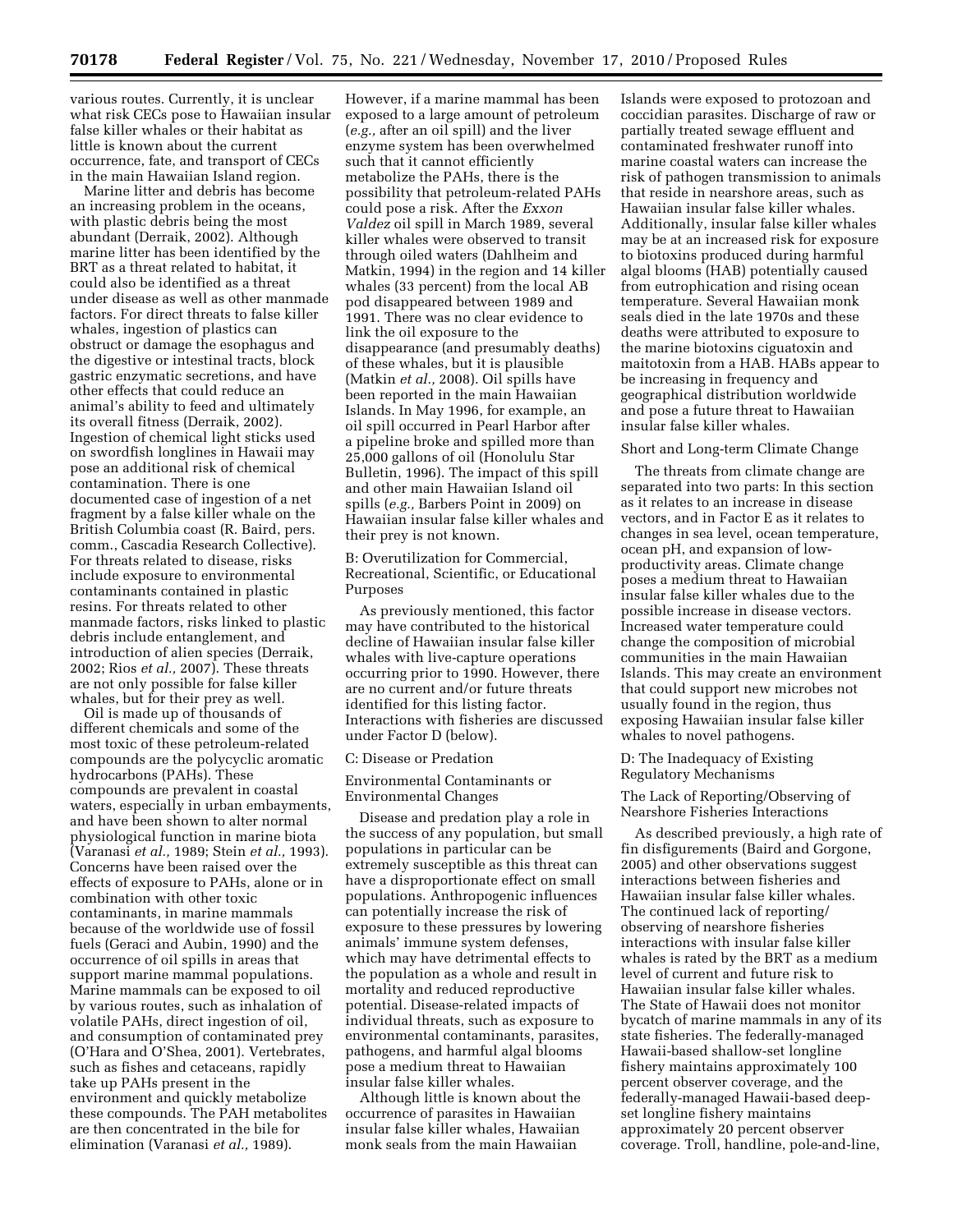shortline, and kaka line fisheries do not have observer coverage, whether they are state or federal. Even if all state and federal fisheries maintained 100 percent observer coverage, that would likely only eliminate possible intentional harm by fishermen; it would not necessarily reduce or eliminate incidental hooking or entanglement. Although each of these fisheries is required by law under the MMPA to report interactions with marine mammals, the low number of reports strongly suggests that interactions are occurring and are not being reported. However, there is also no way to enforce self-reporting.

The Longline Prohibited Area Not Reversing the Decline of the DPS

In addition to what the BRT identified as an inadequate regulatory mechanism as described above, we considered whether any other regulatory mechanisms directly or indirectly address what are deemed as the highest threats to the insular DPS: Small population size, and hooking, entanglement, or intentional harm by fishermen. Small population size is considered a high risk threat because of reduced genetic diversity, inbreeding depression, and other Allee effects, but these are inherent biological characteristics of the current population that cannot be altered by existing regulatory mechanisms. No legal protection is in place, nor could one be implemented, to reduce the threats of small population size.

Regarding addressing the high threat of hooking and entanglement, a regulatory mechanism exists to partially address this threat from commercial longline fisheries. The longline prohibited area around the main Hawaiian Islands was implemented in 1992 through Amendment 5 to the Western Pacific Pelagic Fisheries Management Plan to alleviate gear conflicts between longline fishermen versus handline and troll fishermen, charter boat operators, and recreational fishermen. Although characterized as a ''25–75 nm'' longline exclusion boundary, the boundary was not set at a precise distance from shore and in fact varies from 42.4 nm (78.6 km) to 104.4 nm (193.4 km) from shore from February through September (median distance 61.1 nm, 113.1 km). For the remaining four months of the year (October through January) approximately two-thirds (66.3 percent) of the boundary contracts towards the islands, such that the boundary ranges from 24.3 nm (45.1 km) to 104 nm from shore (median distance 48.7 nmi, 90.2 km) (Baird, 2009).

Longline fishing has thus been effectively excluded from the insular DPS's entire core range (<40 km). This prohibited area thus indirectly benefits insular false killer whales by decreasing the amount of longline fishing in insular false killer whale habitat. However, the decline of the insular DPS has occurred mostly since then, in spite of the prohibited area. In addition, and discussed further in the Protective Efforts section, the prohibited area is being proposed for complete closure to longline fishing out to the current February–September boundary, yearround. If implemented, this would exclude longline fishing from most of the geographic range of the insular stock as it is defined in the draft 2010 SAR, including most of the pelagic/insular stock overlap zone (Carretta *et al.,*  2010). Nevertheless, although the longline prohibited area and the proposed expansion, which is anticipated to protect the pelagic false killer whale, could also benefit the insular DPS by reducing incidental serious injury and mortality, there is no evidence that existence of the prohibited area is reversing, or will reverse, the decline of the DPS. Thus, this regulatory mechanism alone is inadequate to protect the insular DPS of Hawaiian false killer whales from further decline and is ranked a high risk threat.

In summary, following a review of the best available information, the greatest threats to the species are still insufficiently addressed. This is either because the efforts can't or don't address all of the threats, or because enforcement of regulatory mechanisms is limited. Protective efforts from regulatory mechanisms, such as the MMPA, Clean Water Act, etc., are discussed in a later section. However, given the size of the U.S. EEZ surrounding the main Hawaiian Islands, adequate enforcement of laws in such a vast area is difficult. Therefore, we find that existing regulations are inadequate to protect the species from further declines throughout all of its range, and thus the inadequacy of existing regulatory mechanisms is itself a high threat to the Hawaiian insular false killer whale.

E: Other Natural or Manmade Factors Affecting Its Continued Existence

#### Short and Long-term Climate Change

Climate change poses a medium threat to Hawaiian insular false killer whales and could be manifested in many ways, including changes in sea level, ocean temperature, ocean pH, and expansion of low-productivity areas

(*i.e.*, "dead zones"). Sea level change, however, is unlikely to affect false killer whales. In contrast, ocean temperature plays a key role in determining habitat for many species, and changes in the parameter would likely have a strong impact on false killer whales. Many prey species and competitor species have ranges closely linked to ocean temperature characteristics, including isotherms and gradients. Changes in temperature regimes could have severe impacts on pelagic ecosystems, in general. For false killer whales, specifically, many of their forage species are migratory and/or mobile (*i.e.,* few benthic species) and could alter their distribution. The movement of other large predatory marine species' ranges is likely to change, which could impact competition with false killer whales. However, a much better understanding is needed of prey preferences and predator-prey dynamics before speculating on the possible impacts of warming or cooling trends on insular false killer whales. Temperature may also have a direct linkage to productivity and growth rate, but again it remains difficult to establish directionality of net effect.

Climate change related ocean acidification could alter the productivity and composition of the main Hawaiian Island ecosystem. Increases in low-productivity areas (*e.g.,*  Polovina *et al.,* 2008; Brewer and Peltzer, 2009) would probably have the strongest impacts on false killer whales. Lower productivity resulting in decreases in forage abundance would have a negative impact unless mobile forage species were concentrated into smaller regions that could then be exploited more easily. Again, presumed effects are large but net directionality is difficult to predict. One of the largest unknowns is whether the insular population would remain in the same location if conditions became less favorable.

# **Interactions With Commercial Longline Fisheries**

Interactions with commercial longline fisheries was rated as a high level of current and/or future risk to Hawaiian insular false killer whales. The BRT concluded that the intense and increased fishing activity within the known range of insular false killer whales since the 1970s suggests a high risk of fisheries interactions, even though the extent of interactions with almost all of the fisheries is unquantified or unknown. The only fisheries occurring within the range of the insular DPS for which there are recent quantitative estimates of hooking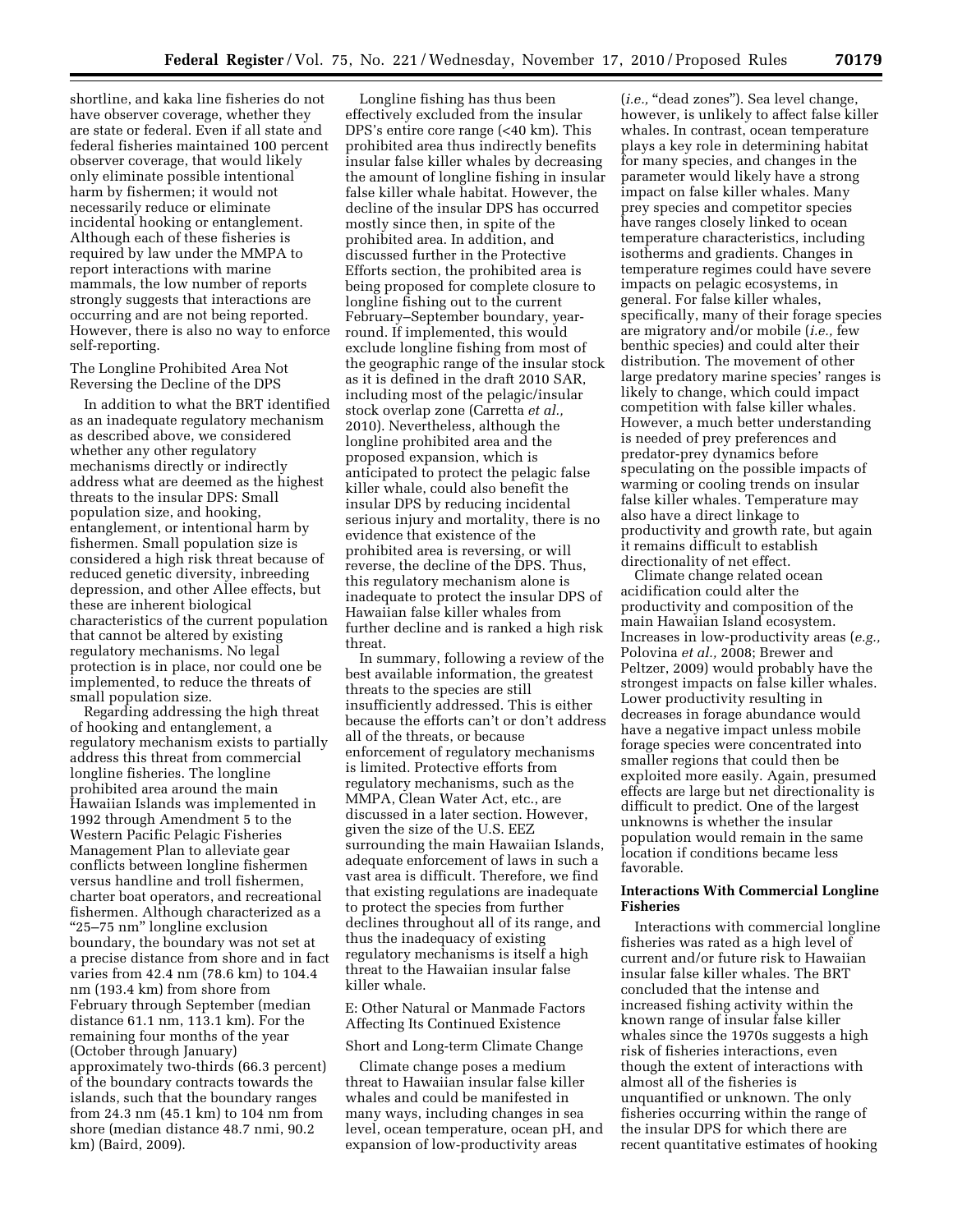and entanglement of false killer whales are the Hawaii-based federal commercial longline fisheries. These fisheries have been largely excluded from the known range of Hawaiian insular false killer whales since the early 1990s, suggesting the current and future risk from longlining (assuming the current restrictions remain in place), although high, is somewhat lower compared to the historic risk. It is likely that unobserved interactions with these longline fisheries represented an even higher risk up until the early 1990s.

Beginning in 1994, onboard observers in Hawaii-based longline fisheries have systematically recorded information on interactions with protected species, including marine mammals. Observer coverage initially was about 4 percent for all longline effort combined, but increased beginning in 1999. Since 2004, observer coverage has been 100 percent for shallow-set trips and 20 percent for deep-set trips. Both fisheries operate on the high seas and within the U.S. EEZ. False killer whales have been the most frequently hooked or entangled cetacean, primarily during tunatargeting longline sets (Forney and Kobayashi, 2007; McCracken and Forney, 2010). Average mortality and serious injury, based on 31 observed interactions between 1994 and 2008, has been about 13 (CV = 0.37) false killer whales per year (calculated from estimates in Forney and Kobayashi, 2007; McCracken and Forney, 2010). Eleven additional false killer whales were observed injured or killed during 2009 throughout the range of the fisheries.

Most of the observed interactions with false killer whales in the Hawaii-based longline fisheries occurred more than 140 km from the Hawaiian Islands, beyond the known range of insular false killer whales; however, a few interactions occurred closer to the Hawaiian Islands and may have involved insular animals. Following a review of insular false killer whale movements and other factors, the 2004 through 2008 takes have been prorated to insular versus pelagic animals based on geographic location (McCracken and Forney, 2010). Given current observer coverage levels, only approximately 20 percent of all takes are observed and have known locations. Annually during this 5-year period, one false killer whale was determined to have a non-serious injury within the 140 km extended range and an average of 0.60 insular false killer whales were estimated to have been killed or seriously injured (McCracken and Forney, 2010). This estimate assumes that the probability of taking Hawaiian insular versus pelagic

false killer whales is proportional to the estimated density of each population in the area where the takes occurred (NMFS, 2005). There are presently no data available to evaluate this assumption or whether there are other potential differences that might cause the two populations to behave differently with respect to longline gear. Historically, more frequent takes may have occurred when there was much greater overlap between insular false killer whales and longline fisheries.

# **Interactions With Troll, Handline, Shortline, and Kaka Line Fisheries**

A high level of current and future risk was found by the BRT for these fisheries. This is based on the large scale and distribution of the troll and handline fisheries, and on anecdotal reports of interactions with cetaceans, although interactions specific to false killer whales are known only for the troll fishery. The troll fishery has by far the greatest participation and effort in fishing days of any fishery within the known range of insular false killer whales, followed by the handline fishery, with the kaka line and shortline fisheries a distant third and fourth. The kaka line and shortline fishing methods have been implicated as a threat based on the similarity of these fishing gears and methods to longline fishing. Potential threats associated with these activities include hooking or entanglement of false killer whales in gear, gear ingestion, direct shooting or injury of false killer whales by fishermen, and competition with fisheries for prey species, such as tuna and billfish.

False killer whales have been documented taking catch or bait during non-longline commercial and recreational fishing operations around the Hawaiian Islands since at least the 1940s (Shallenberger, 1981; Nitta and Henderson, 1993), but little information is available to document the effects of these interactions on false killer whales. Animals may become hooked or entangled, and in some cases, fishermen have reported shooting at false killer whales and other dolphins or using explosives or chemicals to avoid losing catch or bait (Schlais, 1985; Nitta and Henderson, 1993; TEC, 2009). Based on photographs of Hawaiian insular false killer whales, Baird and Gorgone (2005) documented a high rate of dorsal fin disfigurements that were consistent with injuries from unidentified fishing line (3 out of 80 individuals or 3.75 percent, compared to 0–0.85 percent for other studied cetacean populations). Interactions with false killer whales have been reported for troll fisheries

(Shallenberger, 1981; Zimmerman, 1983; Nitta and Henderson, 1993), and possibly shortline or kaka line fisheries (anecdotal reports of ''blackfish'' interactions that may have been false killer whales; cited in Baird, 2010). Some of these recreational fisheries in Hawaii target the same species as commercial fisheries (*e.g.,* tuna, billfish) and use the same or similar gear, and might also be expected to experience interactions with insular false killer whales.

Although there are only a few published reports of interactions between false killer whales and troll fisheries, anecdotal evidence indicates that false killer whales have been associated with troll fisheries for decades, often taking catch or bait from lines. It is unknown whether animals get hooked or entangled in troll gear (as they do in longline gear). Fishermen have reported shooting at animals or taking other measures to protect their bait, catch, or gear (Shallenberger, 1981), although it has been illegal to intentionally kill or injure cetaceans since the MMPA was passed in 1972.

Anecdotal reports indicate that interactions between handline fisheries and cetaceans have been common since at least the 1970s. Bottlenose dolphins or rough-toothed dolphins (*Steno bredanensis*) have generally been implicated rather than false killer whales. No information is available to determine whether handline fishermen shoot at cetaceans or take other harmful measures to try to prevent the loss of bait or catch, as has been reported for the other fisheries (Shallenberger, 1981; Zimmerman, 1983; Nitta and Henderson, 1993). No interactions with false killer whales have been reported to NMFS under the Marine Mammal Authorization Program (required for fisheries listed on the List of Fisheries (LOF)) even though the troll and handline fisheries are listed as Category III fisheries. There is currently no independent observer reporting system. Self-reporting is the only method currently available to document potential marine mammal interactions in these fisheries. The shortline fishery was added to the LOF in 2010 by analogy as a Category II fishery and the kaka line fishery is proposed to be added to the 2011 LOF as a Category III fishery. No interactions between the shortline or kaka line fishery and false killer whales have been reported to NMFS, and currently there is no independent observer program for monitoring bycatch in either the shortline or the kaka line fishery. There are anecdotal reports of interactions with cetaceans off the north side of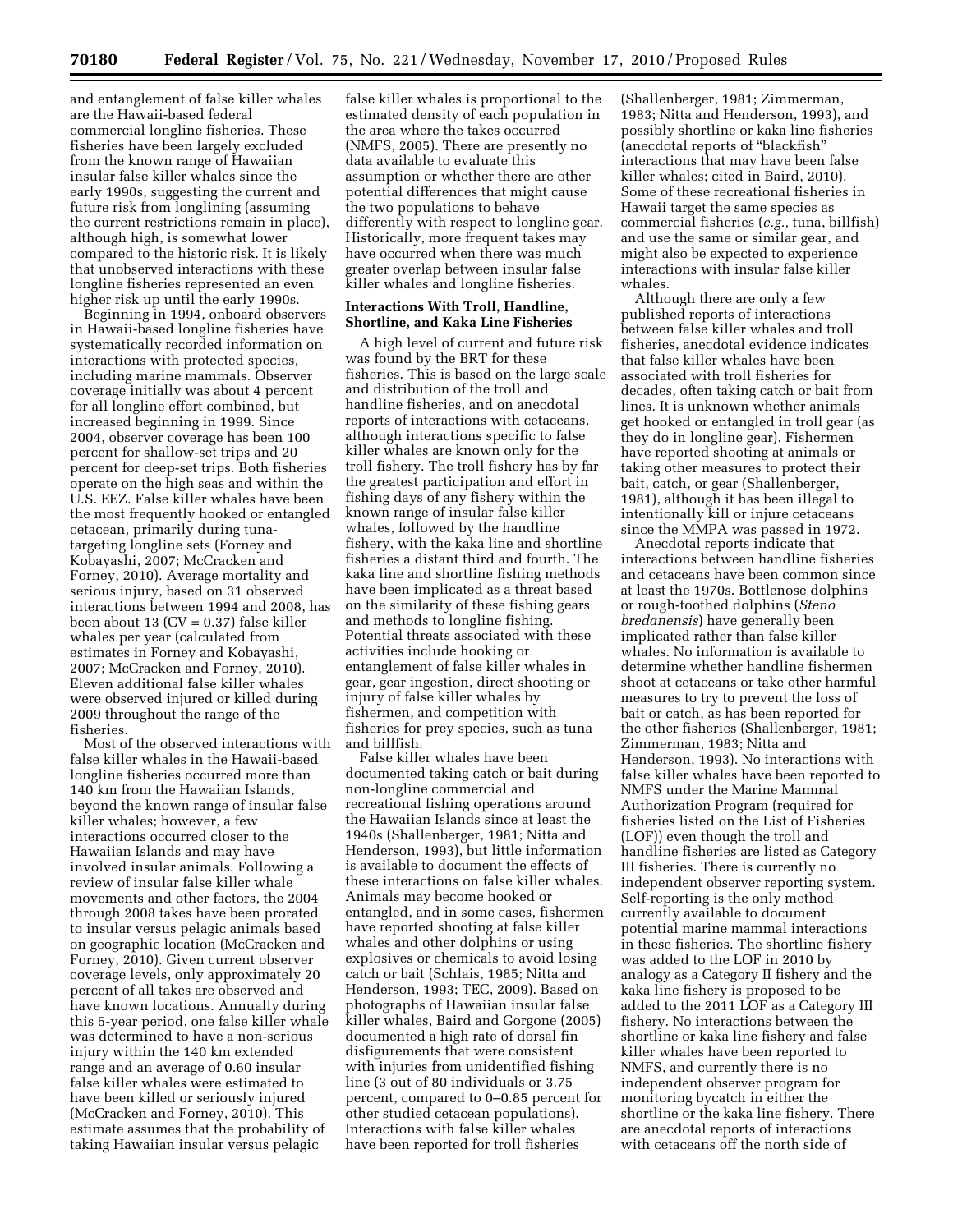Maui, but the species and extent of interactions are unknown (74 FR 58879, Nov. 16, 2009). Based on the similarity of these fisheries to longline fisheries (with respect to gear type and target species), it is likely that false killer whales are involved; however, the nature and extent of any such interactions are unknown. Although there is no evidence to suggest a disproportionate threat from the shortline and kaka line fisheries compared with other, much larger fisheries operating within the known range of insular false killer whales, the 2008 increase in catch suggests that the shortline fishery could expand rapidly.

### **Small Population Size**

Reduced genetic diversity, inbreeding depression, and other Allee effects associated with small population size represent a high risk to current and future Hawaiian insular false killer whales. The current estimated number of breeding adults (46 individuals) is so small that inbreeding depression could have increasingly negative effects on population growth rate and other traits, including social factors (such as reduced efficiency in group foraging and potential loss of knowledge needed to deal with unusual environmental events), may further compromise the ability of Hawaiian insular false killer whales to recover to healthy levels.

The processes that cause small populations to have a greater risk of extinction include genetic and behavioral problems, as well as chance processes like demographic and environmental stochasticity (Shaffer, 1981; Gilpin and Soule, 1986; Goodman, 1987; Simberloff, 1988; Lande, 1993). The decrease in per capita population growth as population size declines is often referred to as the "Allee effect" or ''depensation'' (see references in Oleson *et al.,* 2010) . In essence, as the number of individuals decreases there are costs from a lack of predator saturation, impaired anti-predator vigilance or defence, a breakdown of cooperative feeding, an increased possibility of inbreeding depression or other genetic issues, decreased birth rates as a result of not finding mates, or a combination of these effects. The Allee effect increases risk to small populations directly by contributing to the risk of extinction, and indirectly by decreasing the rate of recovery of exploited populations and, therefore, maintaining populations at a smaller size where extinction risk is higher for a variety of reasons (Dennis, 1989; Stephens and Sutherland, 1999).

In addition, social odontocetes (such as false killer whales) may be

particularly vulnerable over and beyond the numerical loss of individuals to the population (Wade and Reeves, 2010). Some of these effects may act in a similar fashion to Allee effects or have a more pronounced effect at low population sizes. Survival and reproductive success may depend on such things as social cohesion and social organization, mutual aid in defence against predators, and possible alloparental care such as ''babysitting'' and communal nursing, sufficient opportunities for transfer of ''knowledge'' (learned behavior) from one generation to the next, and leadership by older individuals that know where and when to find scarce prey resources and how to avoid highrisk circumstances (*e.g.,* ice entrapment, stranding, predation).

False killer whales share several life history traits with killer whales and belugas that make them prone to problems associated with small population size: A low intrinsic growth rate (a consequence of late maturity and a low birth rate), strong social structure demonstrated through close associations of individuals over long time periods, the potential for high adult survival enabled by the intergenerational cultural transmission of certain types of awareness or specialized behavior, and a low effective population size compared to abundance. This last feature leads to low genetic diversity, which increases the probability that inbreeding depression will occur at a higher level of total abundance than is the case for many other species. Franklin (1980) found that inbreeding depression increases substantially when the number of reproductive animals becomes fewer than 50. The adult population of Hawaiian insular false killer whales is likely approaching the level at which the effects of inbreeding depression become a factor in determining whether the population is able to maintain itself or increase.

#### **Anthropogenic Noise**

Anthropogenic noise, caused from sonar and seismic exploration from sources including military, oceanographic, and fishing sonar, is rated as a medium level of current and future risk to Hawaiian insular false killer whales. Odontocete cetaceans, including false killer whales, have a highly evolved acoustic sensory system. False killer whales rely heavily on their acoustic sensory capabilities for navigation, foraging, and communicating with conspecifics. Potential and measured impacts of anthropogenic noise on cetaceans have been reviewed by a number of authors

(Richardson *et al.,* 1995; Nowacek *et al.,*  2004; Hildebrand, 2005; Weilgart, 2007). No specific studies or observations of the impacts of noise on wild false killer whales are available. However, intense anthropogenic sounds have the potential to interfere with the acoustic sensory system of false killer whales by causing permanent or temporary hearing loss, thereby masking the reception of navigation, foraging, or communication signals, or through disruption of reproductive, foraging, or social behavior. Experiments on a captive false killer whale have revealed that it is possible to disrupt echolocation efficiency in this species with the level of disruption related to the specific frequency content of the noise source as well as the magnitude and duration of the exposure (Mooney *et al.,* 2009).

In recent years there has been increasing concern that active sonar and seismic operations are harmful to beaked whales (Cox *et al.,* 2006) and other cetaceans, including melonheaded whales (*Peponocephala electra*) (Southall *et al.,* 2006), and pygmy killer whales (*Feresa attenuata*) (Wang and Yang, 2006). The use of active sonar from military vessels has been implicated in mass strandings of beaked whales and delphinids. A 2004 massstranding of melon-headed whales in Hanalei Bay, Kauai, occurred during a multi-national sonar training event around Hawaii (Southall *et al.,* 2006). Although data limitations preclude a conclusive finding regarding the role of Navy sonar in triggering this event, sonar transmissions were considered a plausible, if not likely, cause of the mass stranding. False killer whales have been herded using loud sounds in drive fisheries off Japan (Kishiro and Kasuya, 1993; Brownell *et al.,* 2008), suggesting that high-intensity noise can affect the behavior of false killer whales in Hawaiian waters. The U.S. Navy's Hawaii Range Complex surrounds the main Hawaiian Islands and is regularly used for training exercises that broadcast high-intensity, mid-frequency sonar sounds (U.S. Navy, 2008). NMFS regularly reviews these exercises and the potential for exposure of midfrequency sonar and may issue a Letter of Authorization (LOA) allowing incidental take (MMPA; 16 USC 1362(18)(B)). In 2010, NMFS authorized Level B harassment (*i.e.,* having the potential to disturb) for 51 false killer whales; no Level A harassment (*i.e.,*  having the potential to injure) or mortality was authorized for false killer whales.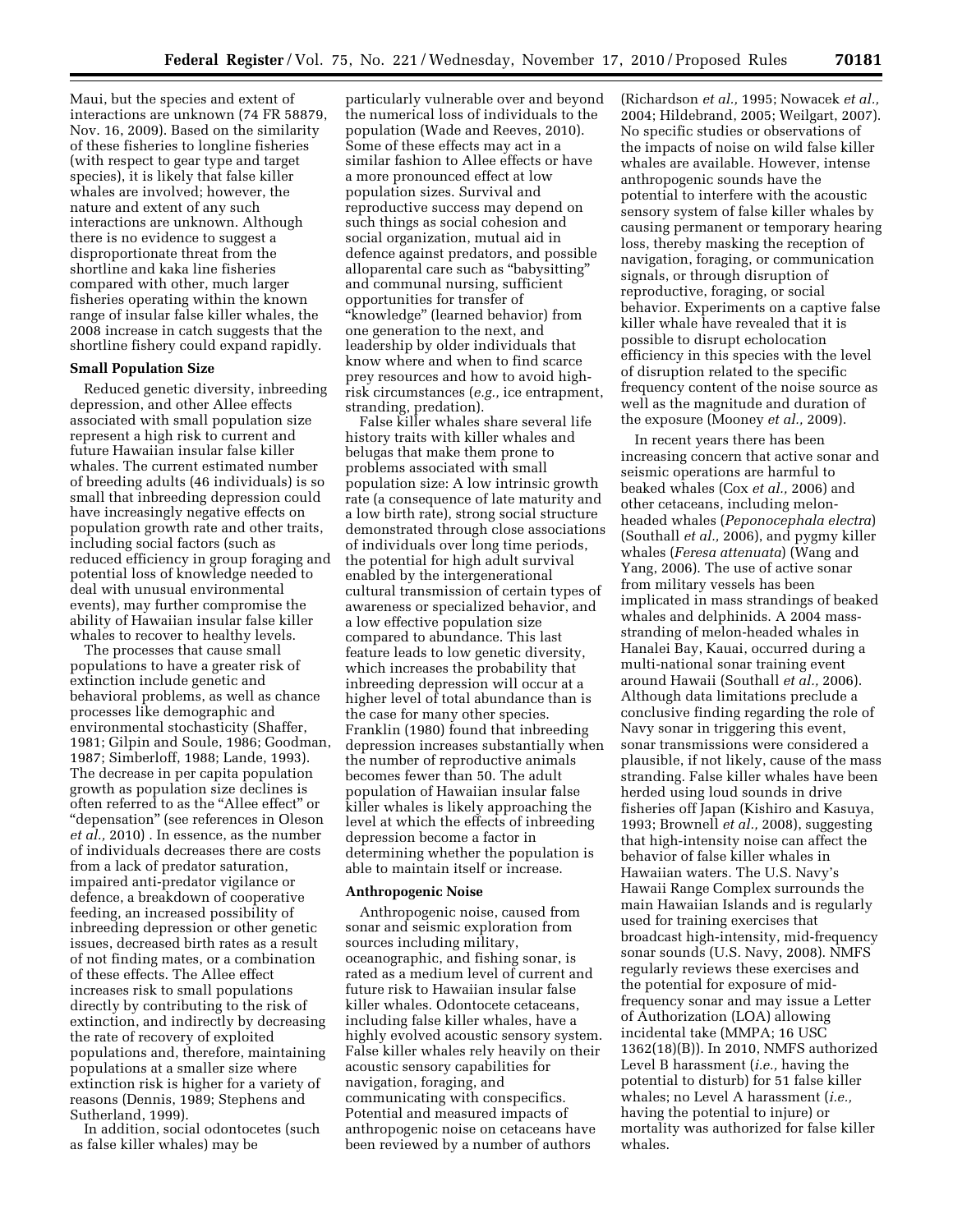### *Population Viability Analysis*

In addition to the qualitative analysis of possible threats to insular false killer whales, the BRT also conducted a quantitative analysis of extinction risk using a Population Viability Analysis (PVA), a model used to quantify extinction risk by integrating and analyzing the various risks a population may face. This PVA was conducted to evaluate the probability of actual and near extinction, with ''near extinction'' defined as fewer than 20 animals within 75 years, or three false killer whale generations. The PVA took into account measured, estimated, and inferred information on basic life history, population size and trends, as well as varying impacts of catastrophes, environmental stochasticity, and Allee effects. A variety of alternative scenarios were evaluated, and most models indicated a probability of greater than 50 percent likelihood of the DPS declining to fewer than 20 individuals within 75 years. Even though the evaluation of individual threats to the insular population was limited to 60 years duration (the approximate lifespan of a false killer whale), the PVA results modeled probability of reaching near extinction by 50 years (2 generations), 75 years (3 generations), and 125 years (5 generations). Although 60 years wasn't specifically modeled, the results from reaching near extinction by 50 years still showed a high risk of extinction for Hawaiian insular false killer whales. The PVA results are described in greater detail in Appendix B of the status review report (Oleson *et al.,* 2010).

# **Extinction Risk Assessment Conclusion by the BRT**

Given the results of the PVA analysis and the possible threats to the insular population, the BRT agreed by consensus that Hawaiian insular false killer whales are at a high risk of extinction due to either small-scale incremental impacts over time (*e.g.,*  reduced fecundity or survivorship due to direct or indirect effects of fisheries, and small population size) or a single catastrophic event (*e.g.,* disease outbreak). Uncertainty as to the causes of the recent decline, the current threats, and current viability of the population increases concern for this group of whales.

# *Summary of Findings*

After considering all elements in the status review report and, in particular, the PVA and the five ESA section 4(a)(1) factors, we have determined that the Hawaiian insular false killer whale DPS

is in danger of extinction throughout all of its range. Overall, most PVA models indicated a probability of greater than 50 percent likelihood of the DPS declining to fewer than 20 individuals within 75 years, which would result in functional extinction beyond the point where recovery is possible. The risk table provided in the status review report identifies small population size, and hooking, entanglement, or intentional harm by fishermen as the two threats that pose the most significant risk to Hawaiian insular false killer whales, while a number of other threats potentially pose a medium and high risk to this population. The decline in abundance of Hawaiian insular false killer whales likely resulted from a number of factors acting synergistically. This description of risk and the level of concern for Hawaiian insular false killer whales are similar to those described for other species of social odontocetes listed as endangered under the ESA (*e.g.,* Southern Resident killer whales and Cook Inlet beluga whales).

## **Protective Efforts**

Section 4(b)(1)(A) of the ESA requires consideration of efforts being made to protect a species that has been petitioned for listing. Accordingly, we assessed conservation measures being taken to protect the Hawaiian insular false killer whale DPS to determine whether they ameliorate this species' extinction risk (50 CFR  $424.11(f)$ ). In judging the efficacy of conservation efforts, identified in conservation agreements, conservation plans, management plans, or similar documents, that have yet to be implemented or to show effectiveness, the agency considers the following: the substantive, protective, and conservation elements of such efforts; the degree of certainty that such efforts will reliably be implemented; the degree of certainty that such efforts will be effective in furthering the conservation of the species; and the presence of monitoring provisions that track the effectiveness of recovery efforts, and that inform iterative refinements to management as information is accrued (Policy for Evaluating Conservation Efforts (PECE); 68 FR 15100).

The conservation or protective efforts that met the aforementioned criteria and are currently in place include the following: (1) Take prohibitions under the MMPA; (2) authorization and control of incidental take under the MMPA; (3) protection under other statutory authorities (i.e., the Clean Water Act, MARPOL); (4) the longline prohibited area; (5) Watchable Wildlife Viewing Guidelines; and (6) active

research programs. The conservation or protective efforts that also met the aforementioned criteria but are not yet in place include the following: (7) The draft False Killer Whale Take Reduction Plan; and (8) possible expansion of the Hawaiian Islands Humpback Whale National Marine Sanctuary. Each of these efforts is further described below.

### *(1) Take Prohibitions Under the MMPA*

Various sections of the MMPA provide for protection of false killer whales. A goal of the MMPA is to maintain marine mammal species or stocks at or above their optimum sustainable population level. The MMPA established a moratorium on the taking of marine mammals by any person or vessel subject to U.S. jurisdiction. It defines "take" to mean "to hunt, harass, capture, or kill'' any marine mammal or attempt to do so. Exceptions to the moratorium can be made through permitting actions for take incidental to commercial fishing and other non-fishing activities; for scientific research; and for public display at licensed institutions such as aquaria and science centers.

# *(2) Authorization and Control of Incidental Take Under the MMPA*

In 1981, Congress amended the MMPA to provide for incidental take authorizations for maritime activities, provided NMFS found the takings would be of small numbers and have no more than a "negligible impact" on those marine mammal species not listed as depleted under the MMPA (*i.e.,* listed under the ESA or below the optimum sustainable population). These incidental take authorizations, also known as Letters of Authorization or LOAs, have requirements for monitoring and reporting, and when appropriate include mitigation measures. Incidental take from the use of sonar by the U.S. Navy (Navy) is regulated under the MMPA. In 2007, the Navy requested a 5-year LOA for the incidental harassment of marine mammals incidental to the training events within the Hawaii Range Complex (HRC) for the period July 2008 through July 2013. The LOA was sought since the training events may expose certain marine mammals that may be present within the HRC to sound from hull-mounted mid-frequency active tactical sonar or to pressures from underwater detonations. In 2010, NMFS authorized Level B harassment for 51 false killer whales; no Level A harassment or mortality was authorized for false killer whales. For military readiness activities, Level A harassment is defined in the MMPA as ''any act that injures or has the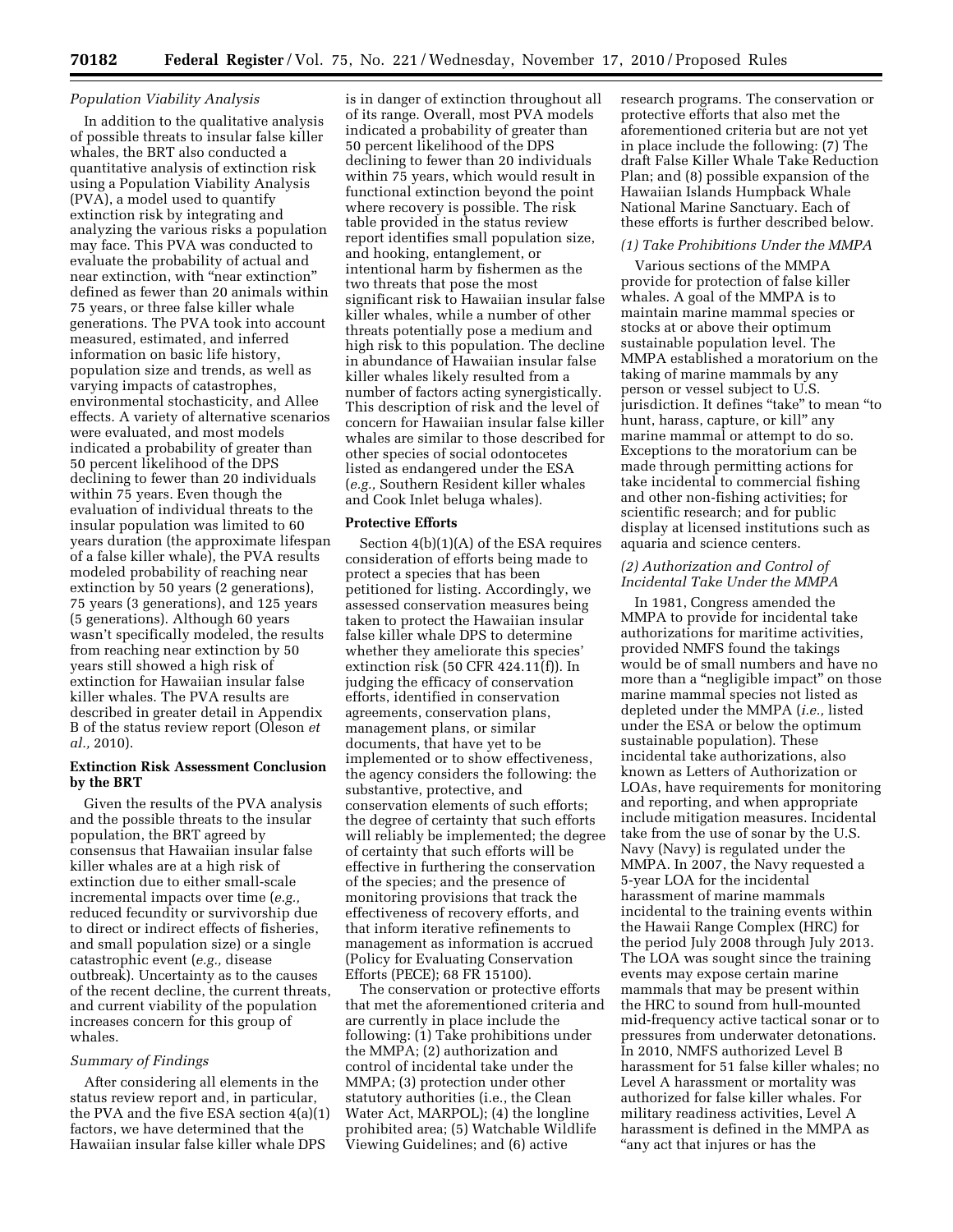significant potential to injure a marine mammal or marine mammal stock in the wild'', and Level B harassment is defined as "any act that disturbs or is likely to disturb a marine mammal or marine mammal stock in the wild by causing disruption of natural behavioral patterns, including, but not limited to, migration, surfacing, nursing, breeding, feeding, or sheltering, to a point where such behavioral patterns are abandoned or significantly altered'' (16 U.S.C. 1362(18)(B)).

The MMPA has various requirements related to take of marine mammals incidental to commercial fisheries. First, section 118 requires NMFS to place all U.S. commercial fisheries into one of three categories in the LOF based on the level of incidental serious injury and mortality of marine mammals occurring in each fishery. The classification of a fishery on the LOF determines whether participants in that fishery may be required to comply with certain other provisions of the MMPA. Owners of vessels or gear engaging in a Category I or II fishery are required to register with NMFS and obtain a marine mammal authorization under the Marine Mammal Authorization Program to lawfully take a non-endangered and non-threatened marine mammal incidental to commercial fishing. Participants in Category I or II fisheries are also required to carry an observer onboard if requested, and comply with any applicable take reduction plans. Participants in Category I, II, or III fisheries must report to NMFS all incidental injuries and mortalities of marine mammals that occur during commercial fishing operations.

The Hawaii-based deep-set longline fishery is classified as a Category I (frequent incidental mortality and serious injury) and has 20 percent observer coverage; the Hawaii-based shallow-set longline fishery and the Hawaii shortline fishery are both classified as Category II fisheries (occasional incidental mortality and serious injury) and have 100 percent and 0 percent observer coverage, respectively. The troll and handline fisheries are all classified as Category III fisheries (remote likelihood of/no known incidental mortality and serious injury) and the kaka line fishery is proposed to be listed as Category III; each has 0 percent observer coverage. Compliance with reporting requirements is likely low and reports provide only a minimum estimate of the number of interactions. However, without observer programs for most of the fisheries, self-reporting of incidental take is the only option currently available to document interactions.

The insular population has been designated as the Hawaii insular stock for the purposes of management under the MMPA. As of the draft 2010 SAR (Carretta *et al.,* 2010), the Hawaii insular stock is not listed as ''threatened'' or ''endangered'' under the ESA, nor is it considered ''depleted'' under the MMPA. In addition, the estimated average annual human-caused mortality and serious injury for this stock (0.60 animals per year) is slightly less than the potential biological removal (PBR) (0.61); therefore, the insular false killer whale stock is not considered "strategic" under the MMPA. Since the insular stock is neither ''depleted'' nor ''strategic'' under the MMPA, no conservation plan to foster recovery has been developed.

# *(3) Protection Under Other Statutory Authorities (i.e., the Clean Water Act, MARPOL)*

Other statutory authorities, such as the Federal Clean Water Act (CWA) and MARPOL (International Convention for the Prevention of Pollution from Ships), offer some protection to Hawaiian insular false killer whales. Federal programs carried out under the CWA help to ensure that water quality is maintained or improved. Section 402 (discharge of pollutants into water bodies) regulates activities that might degrade false killer whale habitat or prey. Although programs carried out under the CWA are well funded and enforcement of this law occurs, albeit limited, it is unlikely that programs are sufficient to fully protect false killer whale habitat or prey. MARPOL was designed to minimize pollution of the seas, including dumping of debris and plastics, oil, and exhaust pollution. All ships flagged under countries that are signatories to MARPOL are subject to its requirements. Although this is an international convention with a large number of signatories, the large expanse of the oceans make enforcement of illegal marine pollution difficult to enforce.

#### *(4) The Longline Prohibited Area*

The Main Hawaiian Islands Longline Prohibited Area was implemented in 1992 through Amendment 5 to the Western Pacific Pelagic Fisheries Management Plan to alleviate gear conflicts between Hawaii-based longline fishermen versus handline and troll fishermen, charter boat operators, and recreational fishermen. The prohibited area varies from 25–75 nm offshore seasonally and excludes longline fishing in much of the range of the Hawaiian insular false killer whale for 8 months of the year. Since implementation of the

prohibited area, however, decline of the insular DPS has still occurred.

# *(5) Watchable Wildlife Viewing Guidelines*

Watchable Wildlife Viewing Guidelines exist for other species of marine mammals in Hawaiian waters, including false killer whales. The recommended distance for observation is 150 ft when on the beaches or on the water and 1,000 ft when operating an aircraft. These viewing guidelines, however, are only recommendations and are not legally enforceable.

#### *(6) Active Research Programs*

Finally, there are a number of active research programs that are currently identifying Hawaiian false killer whale data gaps and improving our understanding of possible risk factors. For example, research priorities include a need for better understanding of movements, stock structure, population genetics, contaminant levels, etc. Valuable data is being collected, however, data collection and analysis can take a considerable amount of time.

# *(7) Draft False Killer Whale Take Reduction Plan*

The Hawaii pelagic stock of false killer whales was designated as a "strategic stock" in 2000, but is not considered ''depleted'' under the MMPA. Current levels of human-caused mortality and serious injury (7.3 animals per year) exceed the stocks PBR level (2.5). In 2009 NMFS convened a false killer whale take reduction team to develop a Take Reduction Plan pursuant to section 118 of the MMPA. The take reduction team submitted its consensus recommendations (draft Take Reduction Plan, or Plan) to NMFS on July 19, 2010. NMFS is currently evaluating the Plan. NMFS will then issue a proposed rule and implementing regulations based on the team's recommendations, gather public comments, and publish a final rule and implementing regulations in the **Federal Register**.

The immediate goal of the Plan is to reduce, within 6 months of its implementation, incidental mortality and serious injury occurring within the U.S. EEZ surrounding the Hawaiian Islands of the Hawaii pelagic stock of false killer whales in the Hawaii-based longline fisheries to less than the stock's PBR level of 2.5 false killer whales per year. The long-term goal of the Plan is to reduce, within 5 years of its implementation, the incidental mortality and serious injury of the Hawaii pelagic, Hawaii insular, and Palmyra Atoll stocks of false killer whales to insignificant levels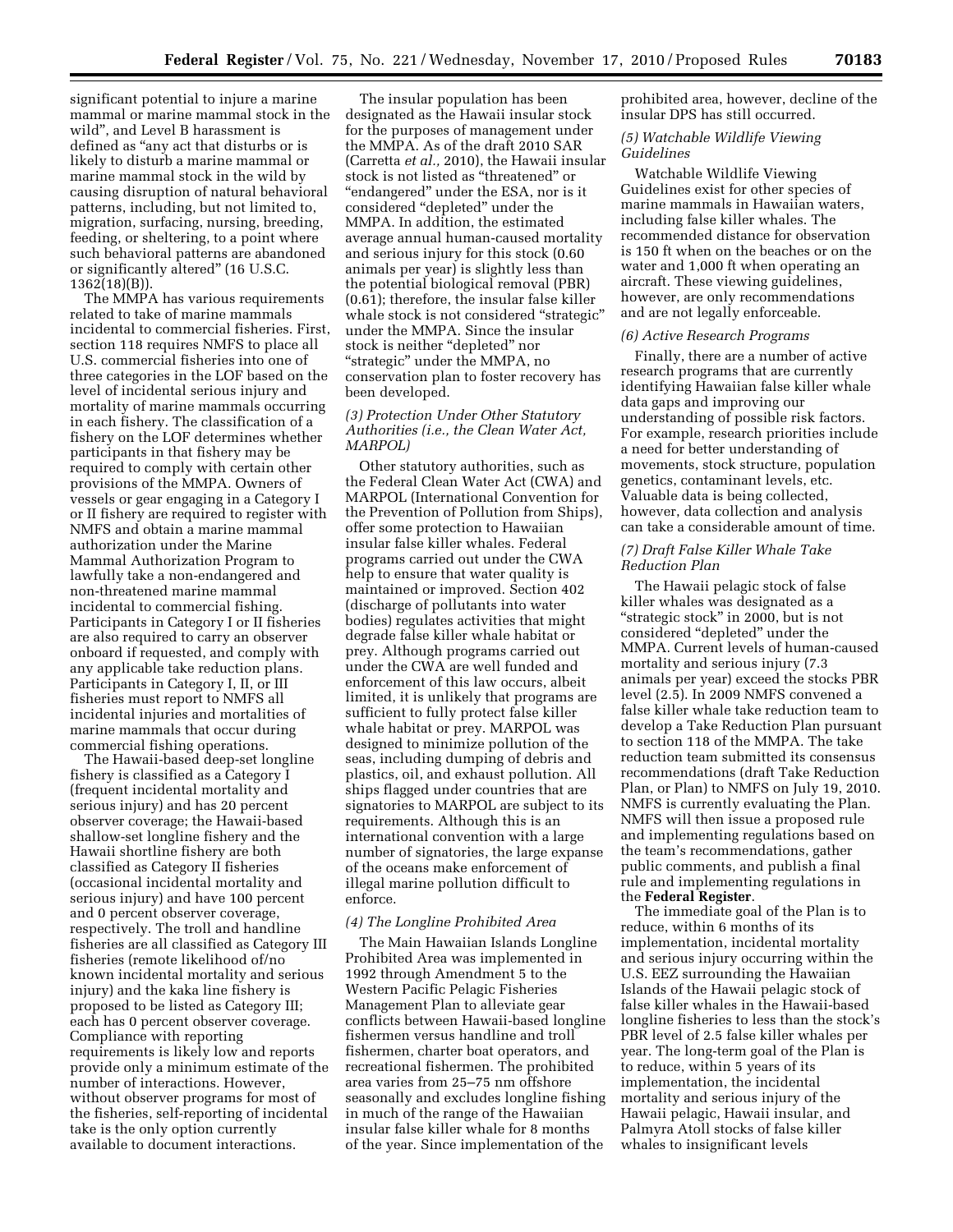approaching a zero mortality and serious injury rate.

Although there are other U.S. fisheries that may have incidental mortality and serious injury of false killer whales, such as commercial and recreational trolling and other hook-and-line fisheries, the Plan does not include recommendations for reducing bycatch in these other fisheries. Instead, the Plan focuses on the fisheries that are known to pose significant risk to the region's stocks of false killer whales.

The Hawaii insular stock, which is being proposed as the insular DPS, is known to interact or geographically (partially) overlap with the Hawaiibased longline fisheries. The draft Take Reduction Plan contains a recommendation for the year-round closure of a portion of the Longline Fishing Prohibited Area that lies to the north of the main Hawaiian Islands and is currently open to longline fishing for four months of the year. This closure of the northern Prohibited Area, if implemented, would exclude longline fishing from most of the geographic range of the Hawaii insular stock as it is defined in the draft 2010 SAR (Carretta *et al.,* 2010). It is anticipated that this proposed closure would therefore reduce the incidental serious injury and mortality of Hawaiian insular false killer whales in the Hawaii-based longline fisheries. Other Take Reduction Plan recommendations include a combination of additional area closures to the south of the Hawaiian Islands, as well as the use of circle hooks, weak hooks, increased observer coverage, and captains' education and outreach, which if instituted would primarily benefit pelagic false killer whales outside the longline prohibited area, but may also provide some benefits to the insular DPS.

# *(8) Possible Expansion of the Hawaiian Islands Humpback Whale National Marine Sanctuary*

With respect to the State of Hawaii, the Hawaiian Islands Humpback Whale National Marine Sanctuary is currently undergoing a multi-year management plan review to assess the Sanctuary's programs and effectiveness. The plan was last revised in 2002 and the Sanctuary is required by law to periodically update it. The Sanctuary, formed by Congress in 1992, is also proposing to "expand its scope and direction to protect and conserve other living marine resources besides humpback whales.'' Currently, only humpback whales (*Megaptera novaeangliae*) are afforded additional Federal protections within the Sanctuary, which includes prohibiting

approaches closer than 300 ft when on the water and 1,000 ft when operating an aircraft (15 CFR 922.184).

### *Summary of Protective Efforts*

We support all conservation efforts currently in effect and those that are planned for the near future, as mentioned above. However, these efforts lack the certainty of implementation and effectiveness so as to remove or reduce threats specifically to Hawaiian insular false killer whales. Specifically, the MMPA, CWA, and MARPOL are all certain and effective regulatory measures, but they do not cover indirect or cumulative threats, such as non-point source pollution, and enforcement capacity is extremely limited in such a vast EEZ around the main Hawaiian Islands. The longline prohibited area has also been effective by reducing interactions with the insular DPS since 1992, yet interactions have still been documented and the total population size of the insular DPS has declined since then. The Watchable Wildlife Viewing Guidelines are only recommendations and thus aren't legally enforceable. The active research programs have gathered valuable data, but many data gaps still remain and research is costly and could take decades. The draft Take Reduction Plan has not yet been implemented, although it will likely be beneficial to the insular DPS. It, however, will not address indirect or cumulative effects. Finally, the possible expansion of the Hawaiian Islands Humpback Whale National Marine Sanctuary is not definite. It is unknown whether false killer whales will be added as a species under protection, nor is it certain that it will be able to address indirect or cumulative threats. Therefore, we have determined that these conservation efforts are not comprehensive in addressing the many other issues now confronting insular false killer whales (*e.g.,* small population effects) and thus will not alter the extinction risk of the species. In developing our final listing determination, we will consider the best available information concerning these efforts, and any other efforts by the State of Hawaii or local entities, for which we have information (see description of PECE above).

## **Proposed Listing Determination**

Section 4(b)(1) of the ESA requires that the listing determination be based solely on the best scientific and commercial data available, after conducting a review of the status of the species and after taking into account those efforts, if any, being made by any state or foreign nation to protect and

conserve the species. We have reviewed the petition, the report of the BRT (Oleson *et al.,* 2010), and other available published and unpublished information.

Based on this review, we agree with the BRT's assessment and conclude that the Hawaiian insular false killer whale meets the discreteness and significance criteria for a DPS (Oleson *et al.,* 2010). The Hawaiian insular false killer whale is discrete from the pelagic population based on genetic discontinuity and the uniqueness of its behavior related to habitat use patterns. This population of Hawaiian false killer whales is significant to the species as a whole based on its existence in a unique ecological setting, including diet and habitat and how it differs from that of other false killer whales, the potential for marked genetic characteristic differences leading to adaptive traits, and maintenance of cultural diversity. We also agree with the BRT's assessment of possible threats and their current and/or future risk to the insular DPS. The greatest threats to the insular population are small population effects and hooking, entanglement, or intentional harm by fishermen. Lastly, we also agree with the BRT's assessment of extinction risk analysis where most PVA models indicated a probability of greater than 50 percent likelihood of the DPS declining to fewer than 20 individuals within 75 years, which would result in functional extinction beyond the point where recovery is possible.

Proposed conservation efforts, including those to protect the pelagic population of Hawaiian false killer whales as described in the previous section, may also benefit the insular population. Taken together, however, we have determined that these conservation efforts are not holistic or comprehensive in addressing the many other issues now confronting insular false killer whales and thus will not alter the extinction risk of the species.

Based on the best scientific and commercial information available, including the status review report, we conclude that the Hawaiian insular false killer whale DPS is presently in danger of extinction throughout all of its range because of: (1) The present or threatened destruction, modification, or curtailment of its habitat or range (reduced total prey biomass; competition with commercial fisheries; competition with recreational fisheries; reduced prey size; and accumulation of natural or anthropogenic contaminants); (2) disease or predation (exposure to environmental contaminants or environmental changes; and increases in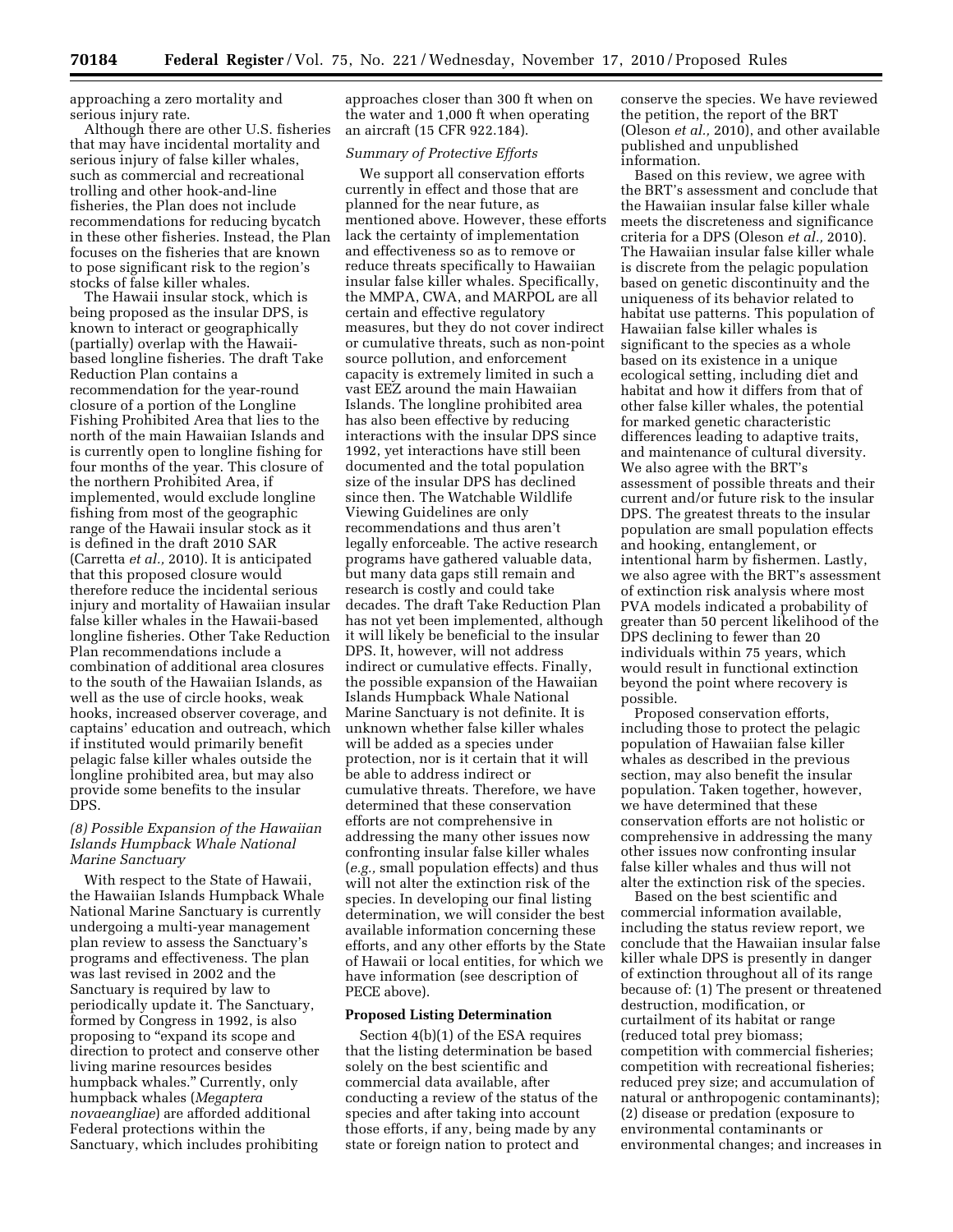disease vectors as a result of short and long-term climate); (3) the inadequacy of existing regulatory mechanisms (the lack of reporting/observing of nearshore fisheries interactions; and the longline prohibited area not reversing the decline of the insular DPS); and (4) other natural or manmade factors affecting its continued existence (climate change; hooking, entanglement, or intentional harm by fishermen; small population size (reduced genetic diversity, inbreeding depression, and other Allee effects); and anthropogenic noise (sonar and seismic exploration)). See the ''Summary of Factors Affecting the Species'' section above for a description of the specific risks associated with section  $4(a)(1)$ .

In sum, future declines in insular population abundance may occur as a result of multiple threats, particularly those of small population size, and hooking, entanglement, or intentional harm by fishermen. Current trends and projections in abundance indicate that the Hawaiian insular false killer whale DPS is in danger of extinction throughout all of its range. Therefore, we propose to list the Hawaiian insular false killer whale DPS as endangered.

### **Effects of Listing**

Conservation measures provided for species listed as endangered or threatened under the ESA include recovery actions (16 U.S.C. 1536(f)), Federal agency consultation requirements (16 U.S.C. 1536), critical habitat designations, and prohibitions on taking (16 U.S.C. 1538). Recognition of the species' plight through listing promotes conservation actions by Federal and state agencies, foreign entities, private groups, and individuals. Should the proposed listing be made final, a recovery plan may be developed, unless such plan would not promote the conservation of the species.

# *Identifying Section 7 Consultation Requirements*

Section 7(a)(2) of the ESA and NMFS/ FWS regulations require Federal agencies to confer with us on actions likely to jeopardize the continued existence of species proposed for listing, or that result in the destruction or adverse modification of proposed critical habitat. If a proposed species is ultimately listed, Federal agencies must consult on any action they authorize, fund, or carry out if those actions may affect the listed species or its critical habitat. Examples of Federal actions that may affect the Hawaiian insular false killer whale DPS include, but are not limited to: Alternative energy projects, discharge of pollution from point

sources, non-point source pollution, contaminated waste and plastic disposal, dredging, pile-driving, water quality standards, vessel traffic, aquaculture facilities, military activities, and fisheries management practices.

#### *Critical Habitat*

Critical habitat is defined in section 3 of the ESA as: "(i) The specific areas within the geographical area occupied by the species, at the time it is listed in accordance with the provisions of section 1533 of this title, on which are found those physical or biological features (I) essential to the conservation of the species and (II) which may require special management considerations or protection; and (ii) specific areas outside the geographical area occupied by the species at the time it is listed in accordance with the provisions of 1533 of this title, upon a determination by the Secretary that such areas are essential for the conservation of the species'' (16 U.S.C. 1532(5)(A)). ''Conservation'' means the use of all methods and procedures needed to bring the species to the point at which listing under the ESA is no longer necessary (16 U.S.C. 1532(3)). Section 4(a)(3)(A) of the ESA requires that, to the maximum extent prudent and determinable, critical habitat be designated concurrently with the final listing of a species (16 U.S.C. 1533(a)(3)(A)(i)). Designations of critical habitat must be based on the best scientific data available and must take into consideration the economic, national security, and other relevant impacts of specifying any particular area as critical habitat.

Once critical habitat is designated, section 7 of the ESA requires Federal agencies to ensure that they do not fund, authorize, or carry out any actions that are likely to destroy or adversely modify that habitat. This requirement is in addition to the section 7 requirement that Federal agencies ensure that their actions do not jeopardize the continued existence of listed species.

At this time, critical habitat is not determinable for the Hawaiian insular false killer whale DPS. We are currently compiling information to prepare a critical habitat proposal for the Hawaiian insular false killer whale DPS in a separate rulemaking. Therefore, we seek public input and information to assist in gathering and analyzing the best available scientific data to support a critical habitat designation. We will continue to meet with co-managers and other stakeholders to review this information and the overall designation process. We will then initiate rulemaking with the publication of a

proposed designation of critical habitat in the **Federal Register**, opening a period for public comment and the opportunity for public hearings.

Joint NMFS/FWS regulations for listing endangered and threatened species and designating critical habitat at 50 CFR 424.12(2)(b) state that the agency ''shall consider those physical and biological features that are essential to the conservation of a given species and that may require special management considerations or protection.'' Pursuant to the regulations, such requirements include, but are not limited to the following: (1) Space for individual and population growth, and for normal behavior; (2) food, water, air, light, minerals, or other nutritional or physiological requirements; (3) cover or shelter; (4) sites for breeding, reproduction, rearing of offspring, germination, or seed dispersal; and generally (5) habitats that are protected from disturbance or are representative of the historic geographical and ecological distributions of a species. The regulations also state that the agency shall focus on the principal biological or physical essential features within the specific areas considered for designation. These essential features may include, but are not limited to: ''roost sites, nesting grounds, spawning sites, feeding sites, seasonal wetland or dryland, water quality or quantity, host species or plant pollinator, geological formation, vegetation type, tide, and specific soil types.''

# *Take Prohibitions*

Because we are proposing to list this species as endangered, all of the take prohibitions of section 9(a)(1) of the ESA will apply. These include prohibitions against the import, export, use in foreign commerce, or ''take'' of the species. "Take" is defined under the ESA as ''to harass, harm, pursue, hunt, shoot, wound, kill, trap, capture, or collect, or attempt to engage in any such conduct.'' These prohibitions apply to all persons subject to the jurisdiction of the U.S., including in the U.S. or on the high seas.

#### *Role of Peer Review*

The intent of the peer review policy is to ensure that listings are based on the best scientific and commercial data available. In December 2004, the Office of Management and Budget (OMB) issued a Final Information Quality Bulletin for Peer Review establishing minimum peer review standards, a transparent process for public disclosure of peer review planning, and opportunities for public participation. The OMB Bulletin, implemented under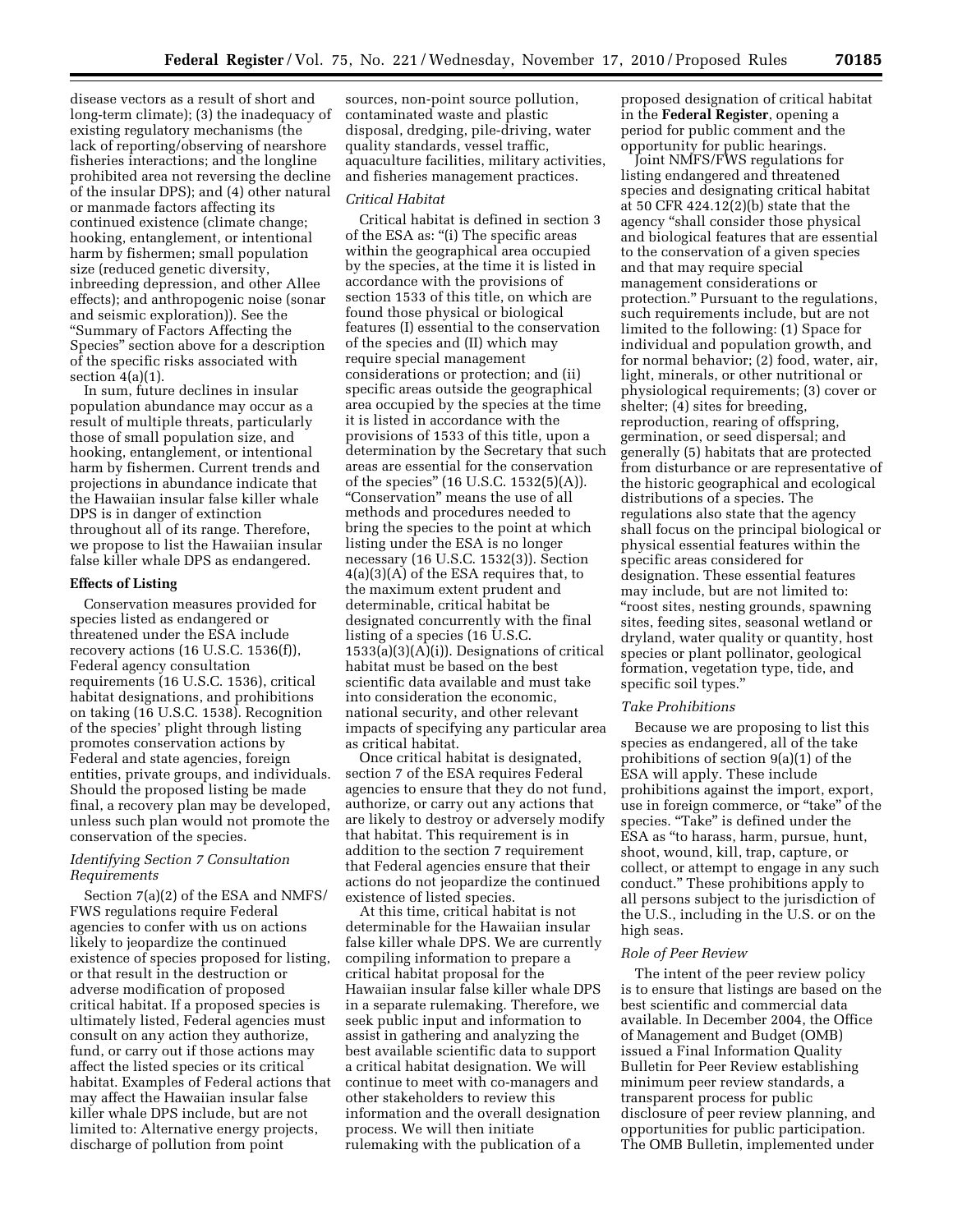the Information Quality Act (Pub. L. 106–554), is intended to enhance the quality and credibility of the Federal government's scientific information, and applies to influential or highly influential scientific information disseminated on or after June 16, 2005. To satisfy our requirements under the OMB Bulletin, the BRT obtained independent peer review of the draft status review report. Independent specialists were selected from the academic and scientific community, Federal and state agencies, and the private sector for this review. All peer reviewer comments were addressed prior to dissemination of the final status review report and publication of this proposed rule.

On July 1, 1994, the NMFS and USFWS published a series of policies regarding listings under the ESA, including a policy for peer review of scientific data (59 FR 34270). The intent of the peer review policy is to ensure that listings are based on the best scientific and commercial data available. Prior to a final listing, NMFS will solicit the expert opinions of three qualified specialists selected from the academic and scientific community, Federal and state agencies, and the private sector on listing recommendations to ensure the best biological and commercial information is being used in the decisionmaking process, as well as to ensure that reviews by recognized experts are incorporated into the review process of rulemakings developed in accordance with the requirements of the ESA.

# *Identification of Those Activities That Would Constitute a Violation of Section 9 of the ESA*

The intent of identifying those activities that would constitute a violation of section 9 of the ESA is to increase public awareness of the effect of this listing on proposed and ongoing activities within the species' range. We will identify, to the extent known at the time of the final rule, specific activities that will not be considered likely to result in violation of section 9, as well as activities that will be considered likely to result in violation. Activities that we currently believe could result in violation of section 9 prohibitions against ''take'' of the Hawaiian insular false killer whale DPS include, but are not limited to, the following: (1) Importation, (2) exportation, (3) take, (4) sale, and (5) delivery that directly or indirectly affect endangered species. These prohibitions apply to all individuals, organizations, and agencies subject to U.S. jurisdiction.

# **Public Comments Solicited on Listing**

To ensure that the final action resulting from this proposal will be as accurate and effective as possible, we solicit comments and suggestions from the public, other governmental agencies, the scientific community, industry, environmental groups, and any other interested parties. Comments are encouraged on this proposal (*See* **DATES** and **ADDRESSES**). Specifically, we are interested in information regarding: (1) Habitat within the range of the insular DPS that was present in the past, but may have been lost over time; (2) biological or other relevant data concerning any threats to the Hawaiian insular false killer whale DPS; (3) the range, distribution, and abundance of the insular DPS; (4) current or planned activities within the range of the insular DPS and their possible impact on this DPS; (5) recent observations or sampling of the insular DPS; and (6) efforts being made to protect the Hawaiian insular false killer whale DPS.

# **Public Comments Solicited on Critical Habitat**

We request quantitative evaluations describing the quality and extent of habitats for the Hawaiian insular false killer whale DPS as well as information on areas that may qualify as critical habitat for the proposed DPS. Specific areas that include the physical and biological features essential to the conservation of the DPS, where such features may require special management considerations or protection, should be identified. We also solicit biological and economic information relevant to making a critical habitat designation for the insular DPS. ESA implementing regulations at 50 CFR 424.12(h) specify that critical habitat shall not be designated within foreign countries or in other areas outside of U.S. jurisdiction. Therefore, we request information only on potential areas of critical habitat within the U.S. or waters within U.S. jurisdiction.

Section 4(b)(2) of the ESA requires the Secretary to consider the "economic impact, impact on national security, and any other relevant impact,'' of designating a particular area as critical habitat. For this process, section  $4(b)(2)$ authorizes the Secretary to exclude from a critical habitat designation those particular areas where the Secretary finds that the benefits of exclusion outweigh the benefits of designation, unless excluding that area will result in extinction of the species. We seek information regarding the conservation benefits of designating areas within the

main Hawaiian Islands as critical habitat. We also seek information on the economic and other benefits of excluding areas from the critical habitat designation, and the economic and other benefits of including an area as part of the critical habitat designation. In keeping with the guidance provided by the OMB (2000; 2003), we seek information that would allow us to monetize these effects to the extent possible, as well as information on qualitative impacts to economic values. We also seek information on impacts to national security and any other relevant impacts of designating critical habitat in these areas.

Data reviewed may include, but are not limited to: (1) Scientific or commercial publications; (2) administrative reports, maps or other graphic materials; (3) information received from experts; and (4) comments from interested parties. Comments and data particularly are sought concerning: (1) Maps and specific information describing the amount, distribution, and use type (e.g., foraging or migration) of the Hawaiian insular false killer whale DPS, as well as any additional information on occupied and unoccupied habitat areas; (2) the reasons why any habitat should or should not be determined to be critical habitat as provided by sections 3(5)(A) and 4(b)(2) of the ESA; (3) information regarding the benefits of designating particular areas as critical habitat; (4) current or planned activities in the areas that might be proposed for designation and their possible impacts; (5) any foreseeable economic or other potential impacts resulting from designation, and in particular, any impacts on small entities; (6) whether specific unoccupied areas may be essential to provide additional habitat areas for the conservation of this DPS; and (7) potential peer reviewers for a proposed critical habitat designation, including persons with biological and economic expertise relevant to the species, region, and designation of critical habitat. We seek information regarding critical habitat for the Hawaiian insular false killer whale DPS as soon as possible, but no later than February 15, 2011.

### **Public Hearings**

50 CFR 424.16(c)(3) requires the Secretary to promptly hold at least one public hearing if any person requests one within 45 days of publication of a proposed rule to list a species. Such hearings provide the opportunity for interested individuals and parties to give opinions, exchange information, and engage in a constructive dialogue